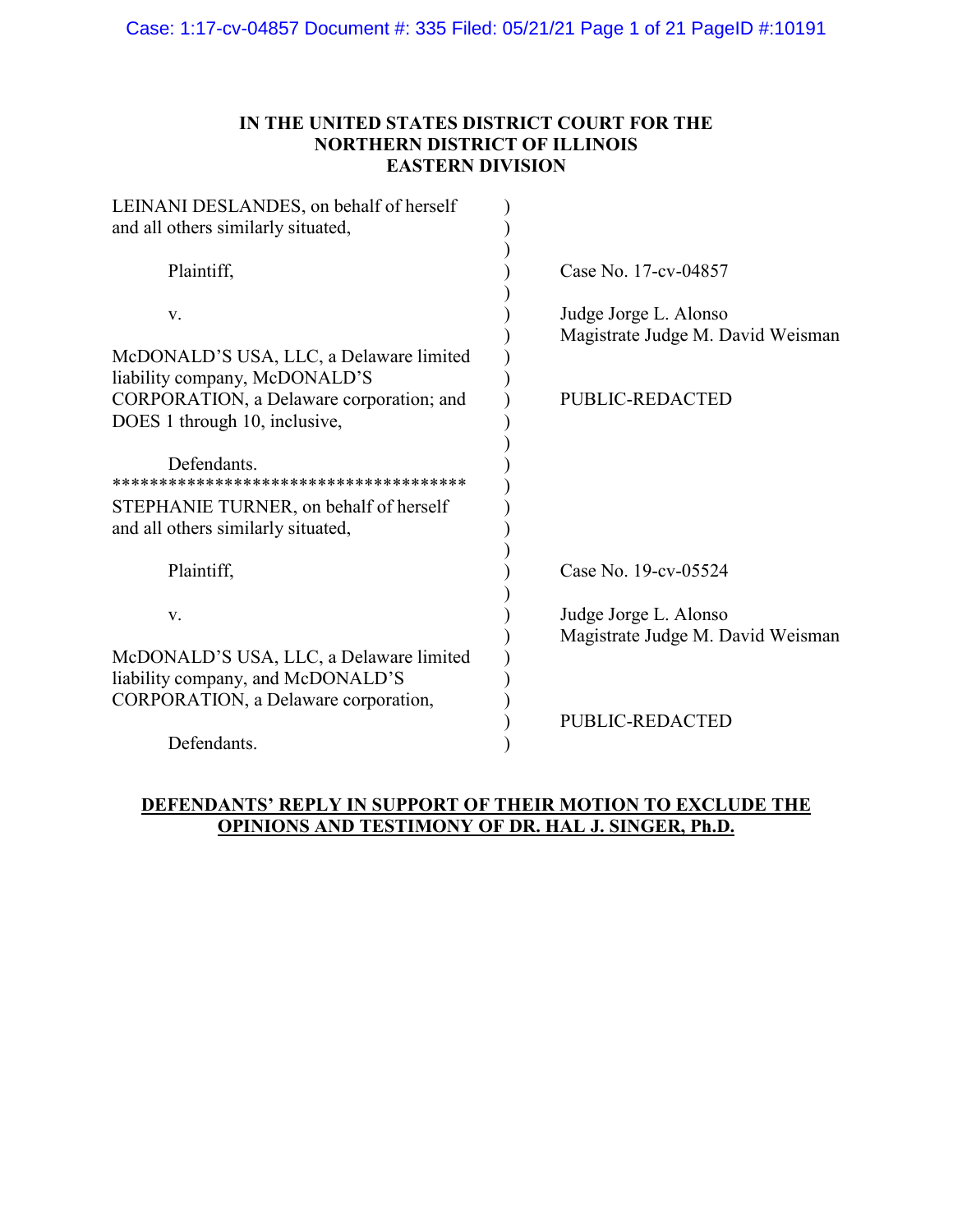# **TABLE OF CONTENTS**

| I.   |           |                                                                         |                                                                            |  |
|------|-----------|-------------------------------------------------------------------------|----------------------------------------------------------------------------|--|
| Π.   |           |                                                                         |                                                                            |  |
|      | A.        | Plaintiffs Do Not Dispute That Dr. Singer Failed to Define The Relevant |                                                                            |  |
|      |           | 1.                                                                      | Dr. Singer Must Define the Contours of the Relevant Market 3               |  |
|      |           | 2.                                                                      |                                                                            |  |
|      |           | 3.                                                                      | Dr. Singer's Regressions' "Local" Controls Do Not Solve the                |  |
|      | <b>B.</b> |                                                                         |                                                                            |  |
|      |           | 1.                                                                      | Plaintiffs Do Not Refute That Dr. Singer's Data Are                        |  |
|      |           | 2.                                                                      | Dr. Singer's Use of Averages Masks Uninjured Class Members10               |  |
|      |           | 3.                                                                      | Plaintiffs Cannot Wave Away Dr. Singer's False Positives11                 |  |
|      |           | 4.                                                                      |                                                                            |  |
|      | C.        |                                                                         | Dr. Singer's Compensation Structure Opinions Are Indisputably Unreliable13 |  |
|      | D.        |                                                                         |                                                                            |  |
|      | E.        |                                                                         | Dr. Singer's Procompetitive Effects Opinions Are Unreliable14              |  |
| III. |           |                                                                         |                                                                            |  |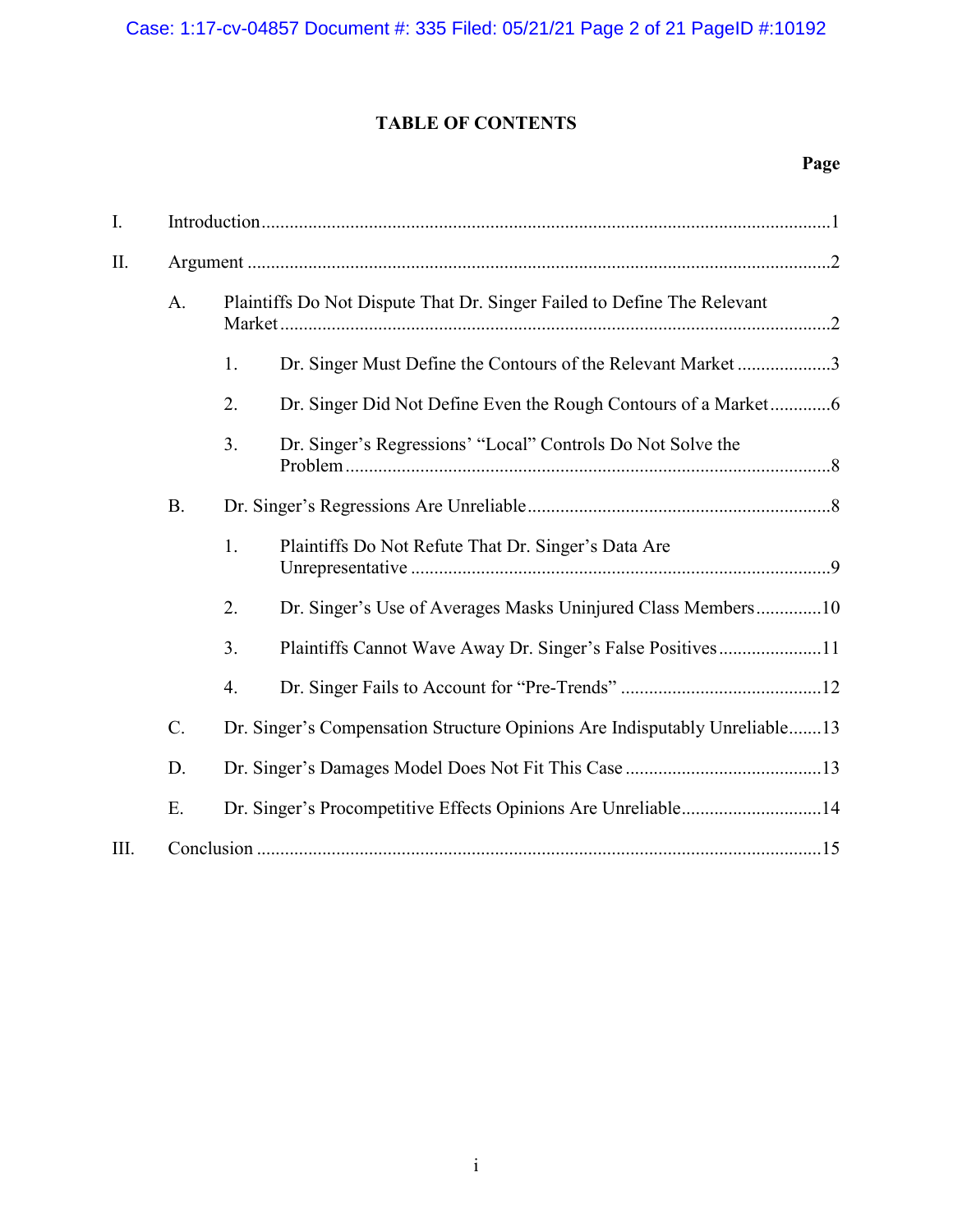# **TABLE OF AUTHORITIES**

## **Page(s)**

# **CASES**

| Acuity Optical Labs., LLC v. Davis Vision, Inc.,    |
|-----------------------------------------------------|
| Agnew v. NCAA,                                      |
| Bowman for J.B. v. Int'l Bus. Machines Corp.,       |
| Clark v. Takata Corp.,                              |
| Conrad v. Jimmy John's Franchise, LLC,              |
| Deppe v. Nat'l Collegiate Athletic Ass'n,           |
| Gen. Leaseways, Inc. v. Nat'l Truck Leasing Assoc., |
| Gumwood HP Shopping Partners v. Simon Prop. Grp.,   |
| Hannah's Boutique, Inc. v. Surdej,                  |
| In re High-Tech Employee Antitrust Litig.,          |
| Menasha Corp. v. News Am. Mktg. In-Store, Inc.,     |
| Messner v. Northshore Univ. HealthSystem,           |
| Ohio v. Am. Express Co.,                            |
| Olean Wholesale Coop. v. Bumble Bee Foods,          |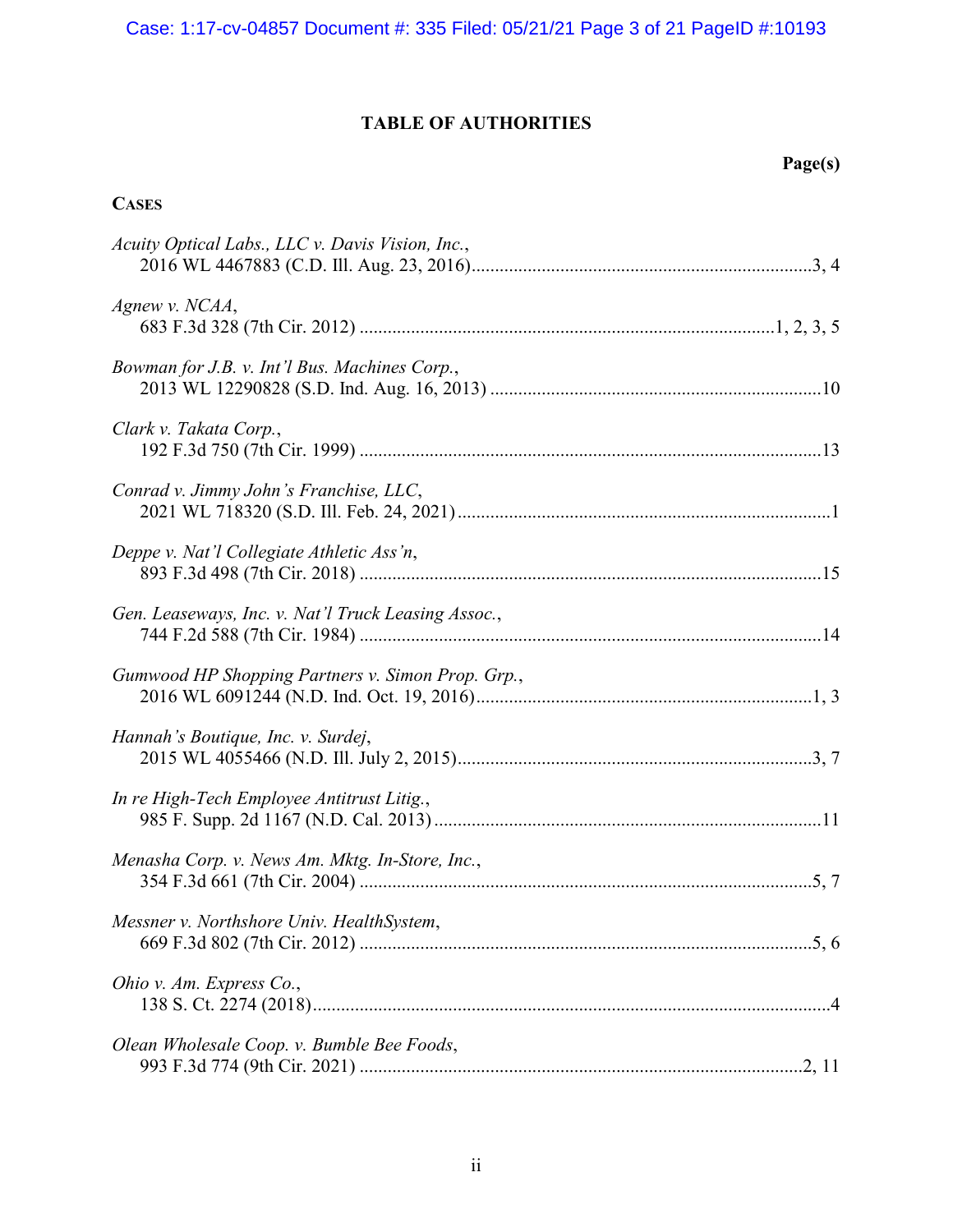# **TABLE OF AUTHORITIES**

| (continued) |  |
|-------------|--|
|             |  |

| u<br>.,<br>. .<br>ш |  |
|---------------------|--|
|---------------------|--|

| Owens v. Auxilium Pharm., Inc.,                                                   |
|-----------------------------------------------------------------------------------|
| Polk Bros. v. Forest City Enters., Inc.,                                          |
| In re Rail Freight Fuel Surcharge Antitrust Litig.,                               |
| Reapers Hockey Ass'n v. Amateur Hockey Ass'n Ill.,                                |
| Reed v. Advocate Health Care,                                                     |
| Republic Tobacco Co. v. N. Atl. Trading Co.,                                      |
| Seaman v. Duke Univ.,                                                             |
| Sheehan v. Daily Racing Form, Inc.,                                               |
| Spokeo, Inc. v. Robbins,                                                          |
| Tyson Foods, Inc. v. Bouaphakeo,                                                  |
| <b>RULES</b>                                                                      |
|                                                                                   |
|                                                                                   |
| <b>OTHER AUTHORITIES</b>                                                          |
| Fed. Judicial Center, Reference Manual on Scientific Evidence 222 (3d ed. 2011)11 |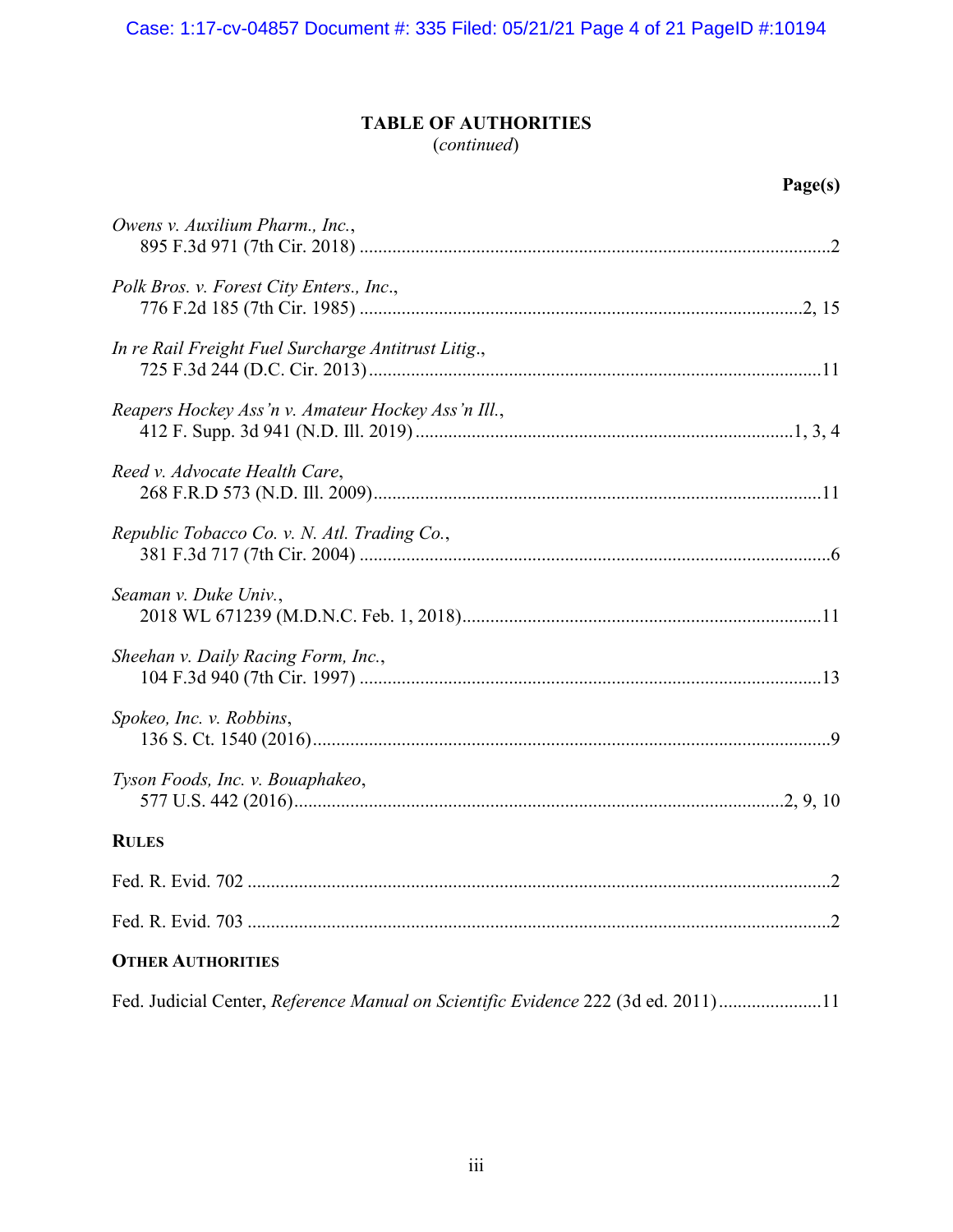### **I. Introduction**

Plaintiffs' Opposition falls woefully short of rehabilitating Dr. Singer's unreliable testimony. Plaintiffs emphasize that Dr. Singer's opinions have been admitted in other antitrust cases. But in a recent case alleging a franchise-system no-poach conspiracy, his opinions were excluded as unreliable due to an error in how he used data to measure alleged wage suppression. And, as the court took pains to point out, Dr. Singer's additional failure to define the relevant market called into question the baseline premise of his opinion. *Conrad v. Jimmy John's Franchise, LLC*, 2021 WL 718320, at \*22 n.9 (S.D. Ill. Feb. 24, 2021), *reconsideration denied*, 2021 WL 173688 (S.D. Ill. May 3, 2021) ("without defining a relevant market, [Dr. Singer's] model's baseline premise hinges on the *ipse dixit* of the expert") (quotation omitted). Dr. Singer's testimony is infected by the same failure here: without defining a relevant market, he does not and cannot offer a reliable opinion that the alleged No-Hire Agreement suppressed all putative class member wages.

Because they cannot dispute Dr. Singer's failure to define any relevant market, Plaintiffs mischaracterize Seventh Circuit precedent and Defendants' expert's testimony to argue that market definition is neither economically nor legally necessary. Contrary to their arguments, the controlling standard is clear: "The failure to allege the existence of a relevant commercial market is fatal . . . regardless of whether per se, quick-look, or rule-of-reason analysis is applied." *Reapers Hockey Ass'n v. Amateur Hockey Ass'n Ill.*, 412 F. Supp. 3d 941, 952 (N.D. Ill. 2019) (citing *Agnew v. NCAA*, 683 F.3d 328, 337 (7th Cir. 2012)). And "[t]he Seventh Circuit has held as a matter of law that direct-effects evidence alone cannot establish market power." *Gumwood HP Shopping Partners v. Simon Prop. Grp.*, 2016 WL 6091244, at \*9 (N.D. Ind. Oct. 19, 2016). This is particularly so here, where Dr. Singer claims that wage suppression stems from McDonald's exercise of monopsony power—an inherently *market-based* theory of harm. Grasping at straws, Plaintiffs argue that Dr. Singer "outlined" the rough contours of the relevant market. But Dr. Singer unequivocally admitted that he did no such thing. Higney Ex.  $6<sup>1</sup>$  Singer Dep. 159:20-

 $\overline{a}$ 

<sup>&</sup>lt;sup>1</sup> Citations to "Brass Ex." refer to the exhibits attached to the Declaration of Rachel Brass filed in support of Defendants' motions to exclude. *See* Dkt. 302. Citations to "Higney Ex." refer to the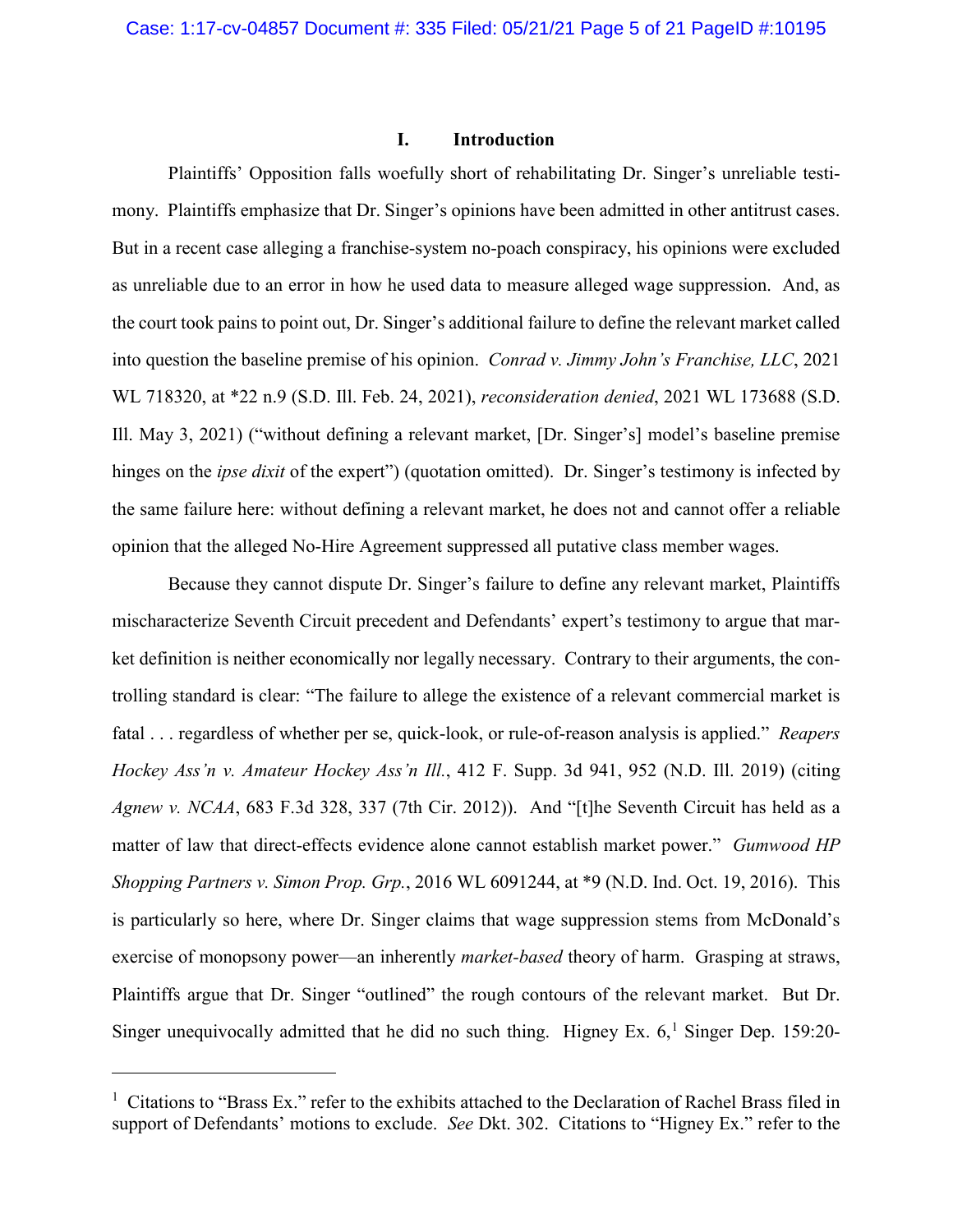160:21. And the "local" controls that he added to his regression do nothing to absolve this failing.

Even if a regression could stand in place of Dr. Singer's failure to properly consider the markets at play—and it cannot—Dr. Singer's "wage suppression" regression is unreliable for a host of reasons. *First*, the regression rests on data that are unrepresentative of the putative class, a disqualifying flaw under Supreme Court precedent. *See Tyson Foods, Inc. v. Bouaphakeo*, 577 U.S. 442, 455 (2016). *Second*, Dr. Singer's erroneous use of unrepresentative data is compounded by the fact that he averages that data to calculate "generalized" wage suppression figures. When de-averaged, his regressions show that wages in some states went *down* after the alleged conspiracy ended. Moreover, Plaintiffs now admit that there is not a single, nationwide labor market. Dkt. 325 (hereinafter Opp.) 7. This means the impact of the conspiracy must be analyzed on a *local*—not nationwide—basis. Yet Dr. Singer did not do so; he continues to claim common impact based on a *nationwide* average wage suppression figure. This alone necessitates his exclusion. *Owens v. Auxilium Pharm., Inc.*, 895 F.3d 971, 973 (7th Cir. 2018) (testimony must "fit the issue to which the expert is testifying and be tied to the facts of the case") (quotation omitted). *Third*, Dr. Singer's model is infected by significant false positives. It would find harm to 85% of class members even when the wage suppression figure in his regression is zero. This too necessitates exclusion. *Olean Wholesale Coop. v. Bumble Bee Foods*, 993 F.3d 774, 792-94 (9th Cir. 2021).

Dr. Singer's other opinions fare no better. His wage structure model is infected by an irredeemable statistical flaw—the "reflection problem." And his unsupported conclusions challenging the procompetitive justifications of the No-Hire Agreement fail to address the circumstances and purpose *at the time of adoption*, rendering it both unhelpful and irrelevant. *See Polk Bros. v. Forest City Enters., Inc*., 776 F.2d 185, 189 (7th Cir. 1985).

This Court should therefore exclude Dr. Singer's testimony. Fed. R. Evid. 702, 703.

## **II. Argument**

**A. Plaintiffs Do Not Dispute That Dr. Singer Failed to Define The Relevant Market**  Plaintiffs argue that because Dr. Singer claims to show direct evidence of wage suppression

 $\overline{a}$ 

exhibits attached to the Declaration of Caeli Higney, filed herewith.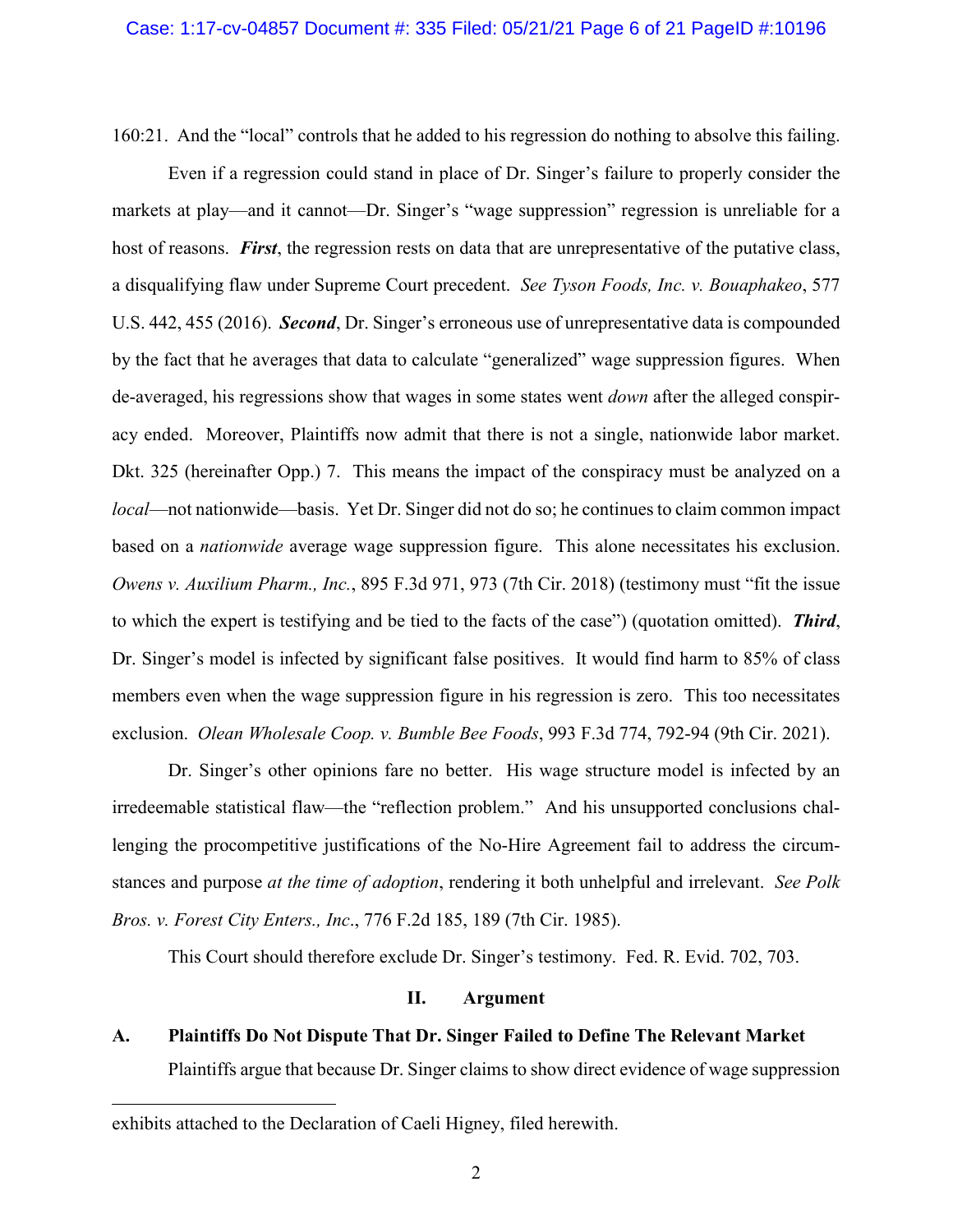and they assert a claim under the quick-look framework, his analysis required no market definition. Opp. 3-4. Plaintiffs are mistaken; under the quick-look framework, the Seventh Circuit requires that they define the contours of the relevant market regardless of whether they have "direct evidence." Moreover, as an economic matter, Dr. Singer's theory of harm rests on the precept that McDonald's restaurants exercised *monopsony power* to suppress wages, which necessarily requires assessing the markets in which such power could potentially exist or be exercised.

#### **1. Dr. Singer Must Define the Contours of the Relevant Market**

*First*, as a legal matter, neither the quick-look standard nor Plaintiffs' purported "direct evidence" of anticompetitive effects relieves Dr. Singer of his burden to identify a relevant market in which the alleged No-Hire Agreement had an anticompetitive effect. Plaintiffs attempt to do what the plaintiff in *Agnew* did: "argue that the quick-look framework absolves them of the burden of describing a relevant market on which the [conspiracy] . . . had an anticompetitive effect." 683 F.3d at 337. The Seventh Circuit rejected that argument; the Court here should as well. *Id.* (the need to define a relevant market is not "dispensed with" under quick-look; rather plaintiffs "must prove" that "there is a cognizable market"); *see also Reapers Hockey Ass'n*, 412 F. Supp. 3d at 952; *Acuity Optical Labs., LLC v. Davis Vision, Inc.*, 2016 WL 4467883, at \*12 (C.D. Ill. Aug. 23, 2016) ("For a Section 1 claim analyzed under either the quick-look approach or the Rule of Reason, a petitioner is required to identify a relevant product market that is affected by the allegedly anticompetitive practice.").

Nor does Dr. Singer's purported "direct evidence" of anticompetitive effects absolve him of this burden. Indeed, "[t]he Seventh Circuit has held as a matter of law that direct-effects evidence alone cannot establish market power." *Gumwood*, 2016 WL 6091244, at \*9. "To ensure that the direct effects analysis is meaningful, a plaintiff needs to make a minimum initial showing that the defendant possesses a substantial market share in a roughly-defined relevant market." *Hannah's Boutique, Inc. v. Surdej*, 2015 WL 4055466, at \*4 (N.D. Ill. July 2, 2015). This remains equally true for cases proceeding under a quick-look framework. *See Agnew*, 683 F.3d at 337 (even under the quick-look doctrine there must be "a relevant market on which actions have an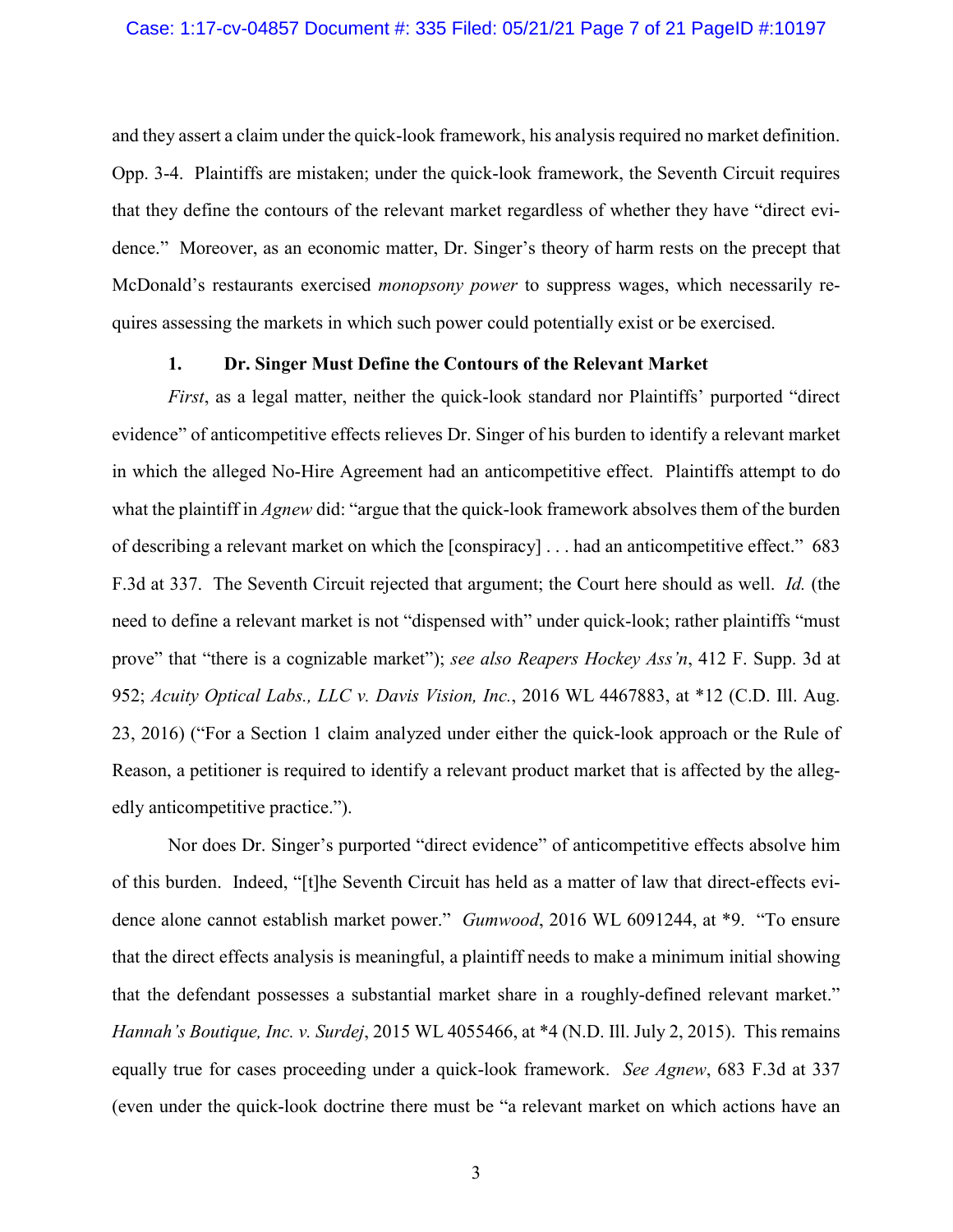#### Case: 1:17-cv-04857 Document #: 335 Filed: 05/21/21 Page 8 of 21 PageID #:10198

anticompetitive effect"); *Reapers Hockey Ass'n*, 412 F. Supp. 3d at 952; *Acuity Optical Labs.*, 2016 WL 4467883, at \*12. Plaintiffs' citation to *Ohio v. Am. Express Co.*, 138 S. Ct. 2274 (2018), does not support their argument that Dr. Singer need not define the relevant market because a horizontal agreement is at issue. Opp. 4. As the Supreme Court explained: "The plaintiffs argue that we need not define the relevant market in this case because they have offered actual evidence of adverse effects on competition—namely, increased merchant fees . . . . We disagree." *Am. Express Co.*, 138 S. Ct. at 2285 n.7. The cases that the Court distinguished involved naked horizontal agreements. *See id.* That is not the case here. Dkt. 53 at 13-14.

*Second*, as an economic matter, Dr. Singer must define the relevant market in order to reliably opine that the alleged removal of the No-Hire Agreement (which he delineates as the signing of the AOD), as opposed to broader market forces, caused McDonald's restaurant employee wages to rise. As Dr. Murphy explains, "[w]hile it may not be necessary to define the outer bounds of [] a relevant market, it is essential to start by considering the broad fundamental characteristics of employees and employment at issue in order to evaluate whether the relevant market is likely to be so narrow that a single brand's labor-market activity potentially could harm competition." Brass Ex. 2 ¶ 17. In other words, assuming the alleged No-Hire Agreement did limit competition for a McDonald's employee's labor, the degree to which that will ultimately harm the employee depends on whether McDonald's possesses the requisite monopsony power to suppress wages i.e., whether the individual employee has other non-McDonald's opportunities that are equally (or more) attractive. Higney Ex. 5, Murphy Dep. 93:10-94:12 ("[T]he ability to suppress prices for an input will depend on  $\dots$  the alternatives that those inputs have."); Brass Ex. 2  $\P$  98-102.

Plaintiffs claim that the market definition exercise is a theoretical one, and therefore unnecessary in light of the fact that Dr. Singer's model purportedly demonstrates that "McDonald's and its franchisees are *actual* monopsonists, who have *actually* exerted market power, resulting in suppression of wages." Opp. 3. But Dr. Singer's model does not—and cannot—demonstrate anything of the sort. It shows only that, among the small sample of McDonald's store employees for whom he had data, wages rose after July 2018 (when the AOD was signed) on average as compared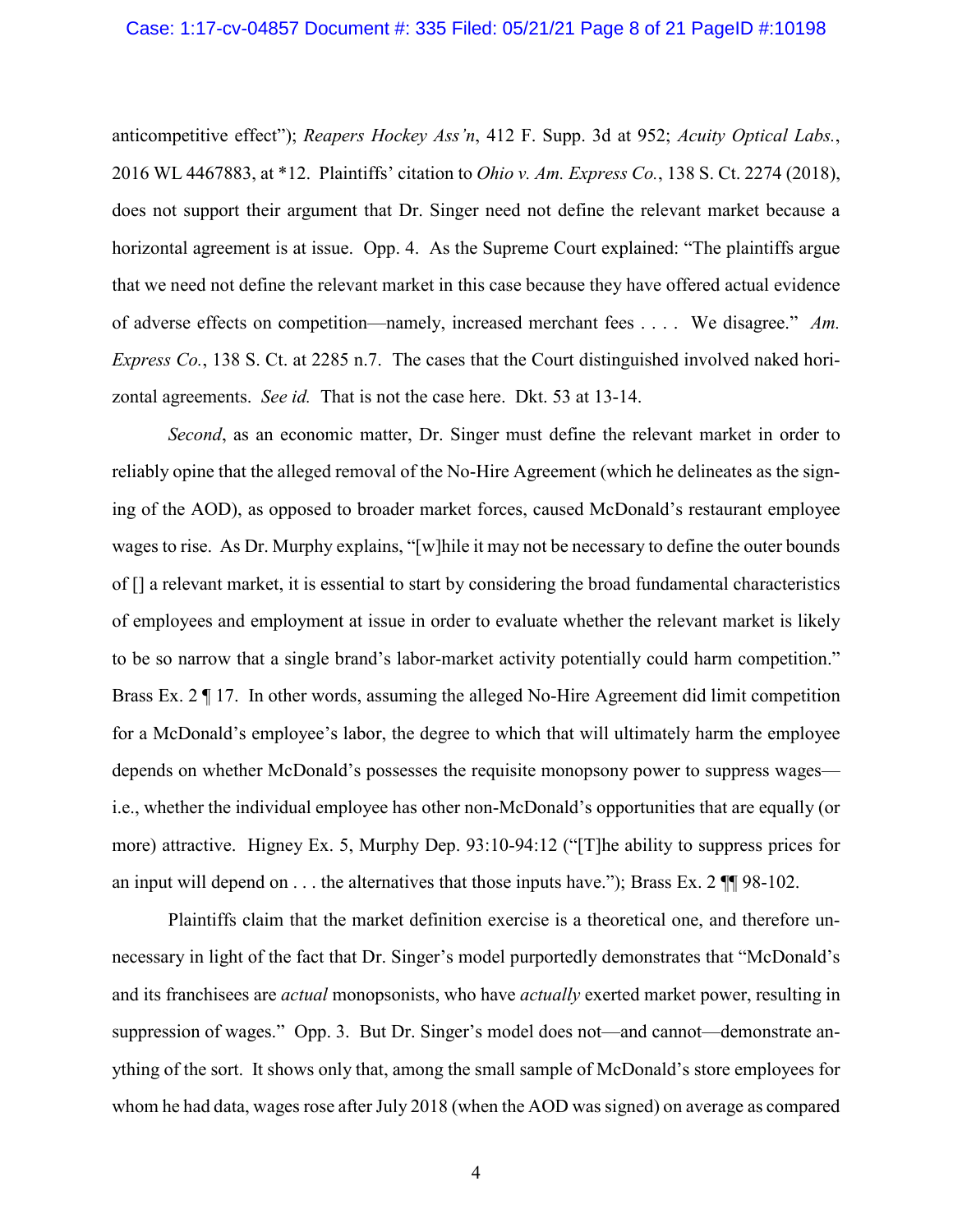## Case: 1:17-cv-04857 Document #: 335 Filed: 05/21/21 Page 9 of 21 PageID #:10199

to their wages during the class period before July 2018—in other words, that over time, wages rose. Dr. Singer attributes that rise in average wages to the No-Hire Agreement based on *his theory*  that the alleged Agreement gave McDonald's incremental monopsony power to suppress wages. Dkt. 270-5 ¶¶ 21-25; Brass Ex. 2 ¶¶ 98-102. But Dr. Singer did not examine the change in McDonald's workers' wages relative to the broader market, as would be necessary to support this theory. Brass Ex. 2 ¶¶ 100-02. Dr. Murphy did and found two things: (1) McDonald's wages were rising well before the AOD—a trend Dr. Singer ignores—and (2) McDonald's workers' wages did *not*  increase more than their counterparts in other QSR or service industries once the AOD was signed, as one would expect if their wages were in fact "suppressed" by the No-Hire Agreement. Brass Ex. 2 ¶¶ 147-50; Higney Ex. 5, Murphy Dep. 136:2-137:23. Thus, Dr. Singer's reliance on the regression to prove monopsony power is circular, because his finding of anticompetitive effects from the regression rests on the *assumption* that McDonald's had monopsony power in a McDonald's-only market. This is precisely the type of assumption-based analysis that the Seventh Circuit has held to be an unreliable "[g]arbage in, garbage out" expert opinion not admissible under *Daubert*. *Menasha Corp. v. News Am. Mktg. In-Store, Inc.*, 354 F.3d 661, 665-66 (7th Cir. 2004).

Plaintiffs' attempt to circumvent the market definition requirement by arguing that it is not required at the class certification stage of litigation, Opp. 1, 4, 6, is unavailing. In every context examining anticompetitive effects under the quick-look or Rule of Reason frameworks, including *Daubert* motions, the Seventh Circuit demands that the contours of a relevant market be defined. *Agnew*, 683 F.3d at 337; *Menasha*, 354 F.3d at 664-66 (excluding expert opinion for failing to define the relevant market). And at class certification, Plaintiffs must prove they can *try* their claim on a classwide basis. *Messner v. Northshore Univ. HealthSystem*, 669 F.3d 802, 818 (7th Cir. 2012) (plaintiffs' burden at class certification state is to "demonstrate that the element of antitrust impact *is capable of proof at trial* through evidence that is common to the class") (emphasis in original). Defendants do propound "potential procompetitive justifications" in this case, *see* Brass Ex. 1  $\mathbb{I}$  61-75, placing the burden on Plaintiffs to demonstrate market power in a relevant markets, *see Agnew*, 683 F.3d at 335-37. Now is the time for Plaintiffs to show they can do so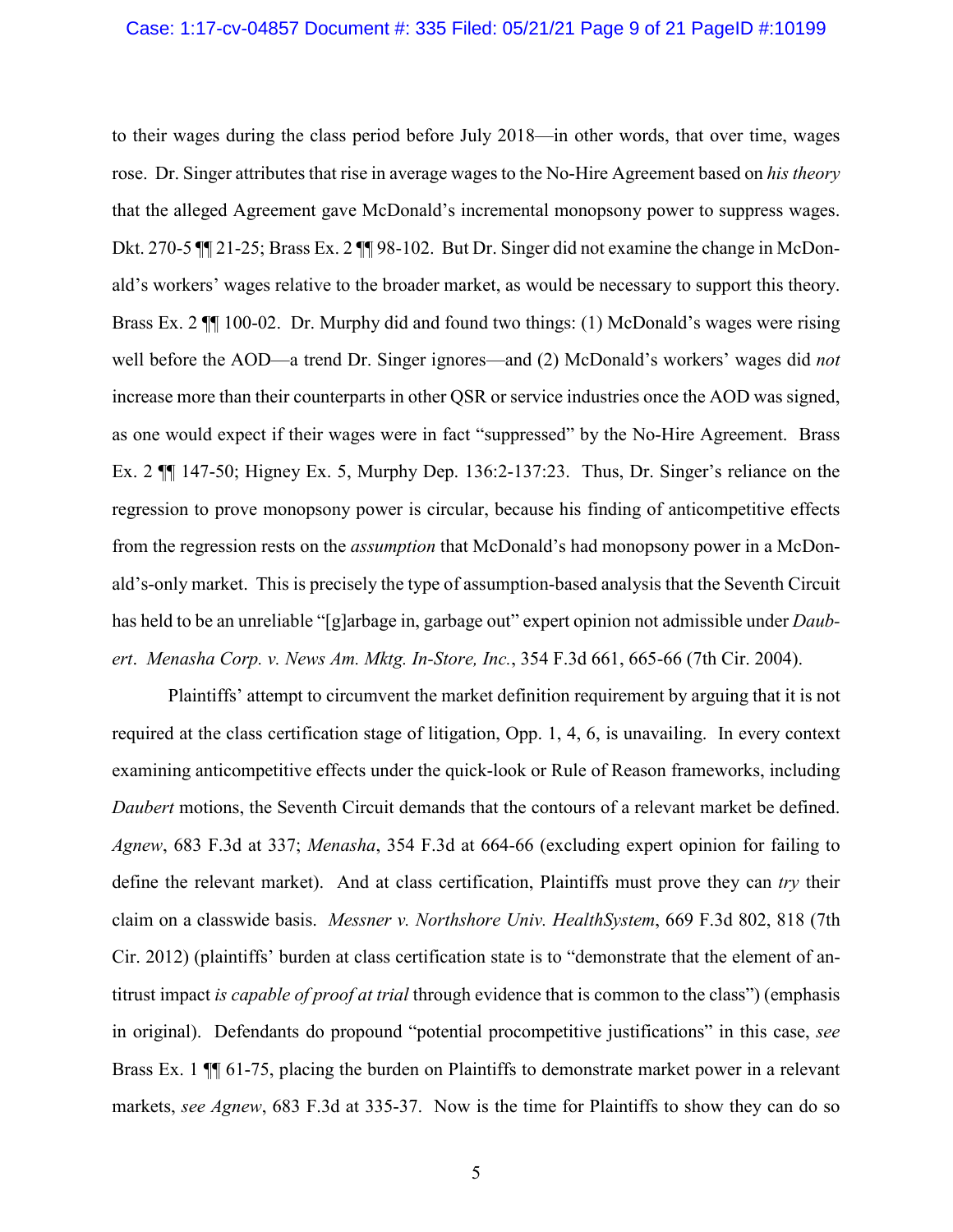with common proof, and they have not done so.

Because Dr. Singer's opinion that he need not engage in any market definition analysis is contrary to controlling law and his alleged finding of anticompetitive effects is divorced from any analysis of the relevant market, it is unhelpful and unreliable and should be excluded.

#### **2. Dr. Singer Did Not Define Even the Rough Contours of a Market**

Perhaps recognizing the futility of attempting to avoid the market definition analysis altogether, Plaintiffs argue that Dr. Singer "outlined the 'rough contours of the relevant commercial market." Opp. 5. But he explicitly admitted that he did not engage in such an analysis. Higney Ex. 6, Singer Dep. 159:20-160:21 ("I'll make it easier for you. I don't think I ever get – I don't think I ever commit to what the relevant geographic market is."). At most, Dr. Singer offered a "preview" of how to define the geographic markets here, but that is not enough, particularly where Plaintiffs do not and cannot explain how such a "preview" meets the market definition requirement. *Messner*, 669 F.3d at 818 (requiring actual evidence, not speculation).

**Geographic market.** Plaintiffs pivot on the question of market definition, at last conceding that the geographic market here is not a nationwide one. Opp. 5. But neither they, nor Dr. Singer, ever specify how the concededly local labor markets should be defined. Doing so would require Dr. Singer to determine the market area "to which the [employee] can practicably turn for [employment]." *Republic Tobacco Co. v. N. Atl. Trading Co.*, 381 F.3d 717, 738 (7th Cir. 2004) (internal quotation omitted). In place of analysis, Dr. Singer's "preview" consists of observations that (1) McDonald's used 25-mile radii around its McOpCo stores when considering the potential impacts of its 2015 \$1-above-minimum-wage increase and (2) "approximately 91% of McDonald's employees live within 25 miles of a separately-owned (thus, ostensibly competing) McDonald's location." Opp. 5. This back-of-the-envelope approach says nothing about how one would actually define labor markets for the purposes of conducting a competitive effects analysis. Would the markets be defined entirely as the 25-mile radius around each McOpCo store? What about the many markets in which there are no McOpCo stores? Or several within a few miles? What about the fact that 90% of McDonald's restaurant employees in Dr. Singer's data commuted *10 miles* or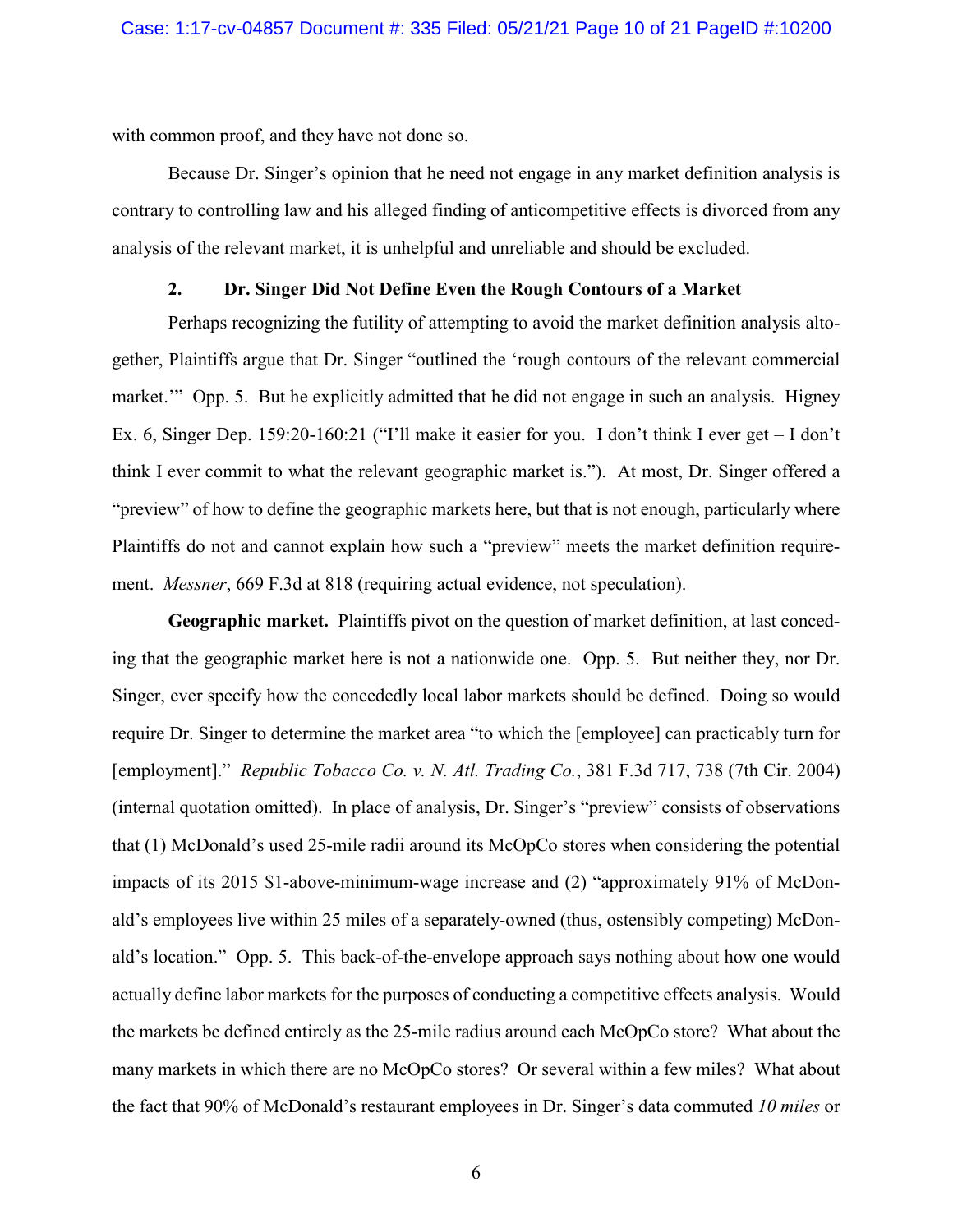#### Case: 1:17-cv-04857 Document #: 335 Filed: 05/21/21 Page 11 of 21 PageID #:10201

less to their jobs? Is each employee's labor market unique, based on where they live in relation to McDonald's locations? Are those that commute more than 25 miles uninjured? Dr. Singer offers no non-speculative answers to these or other critical questions of market definition. Higney Ex. 6, Singer Dep. 154:3-157:7 ("[H]owever it gets done, it's going to get done with common methods and common evidence.").

**Product market.** Instead of affirmatively defining the market as one limited to McDonald's employers, Dr. Singer passively relies on the mere existence of the alleged No-Hire Agreement. Dr. Singer's opinion that McDonald's exercised labor monopsony power hinges on his precept that the No-Hire Agreement "reveal[s] the contours of the relevant labor market—[which] excludes competition from non-McDonald's employers." Dkt. 270-5 ¶ 25; Higney Ex. 6, Singer Dep. 144:9-19. This is well short of what is required. As Dr. Murphy explains, the No-Hire Agreement "is alleged to have affected the opportunities available to employees. And in order to understand that, you have to think about and examine the alternatives that exist in the marketplace." Higney Ex. 5, Murphy Dep. 19:11-20:2.

Dr. Singer undertook no such analysis of the availability of other equally attractive opportunities, which suggests a broader market (unmarked by monopsony power). Brass Ex. 4, Singer Dep. 161:25-163:7; Brass Ex. 2 ¶¶ 105-08. He did not consider evidence indicating that McDonald's employees view their McDonald's training as transferable to other employers, which also supports a broader labor market definition. Brass Ex. 2 ¶¶ 130-32. He did not consider the named Plaintiffs' own experiences, which indicates that they leveraged their McDonald's training to move to non-McDonald's jobs. *See*, *e.g.*, Brass Ex. 118, Turner Dep. 179:6-181:19, 241:3-242:16, 298:2-14; Brass Ex. 109, Deslandes Dep. 114:25-115:16, 165:19-167:21, 174:16-177:4. In short, he did not consider the relevant facts at all.

Because Dr. Singer fails to define the relevant markets at play—or even their "rough contours"—he cannot reliably opine on monopsony power or anticompetitive effects, and those opinions should be excluded. *See Menasha*, 354 F.3d at 664-66 (excluding expert opinion for failing to define the relevant market); *Hannah's Boutique*, 2015 WL 4055466, at \*4 (same).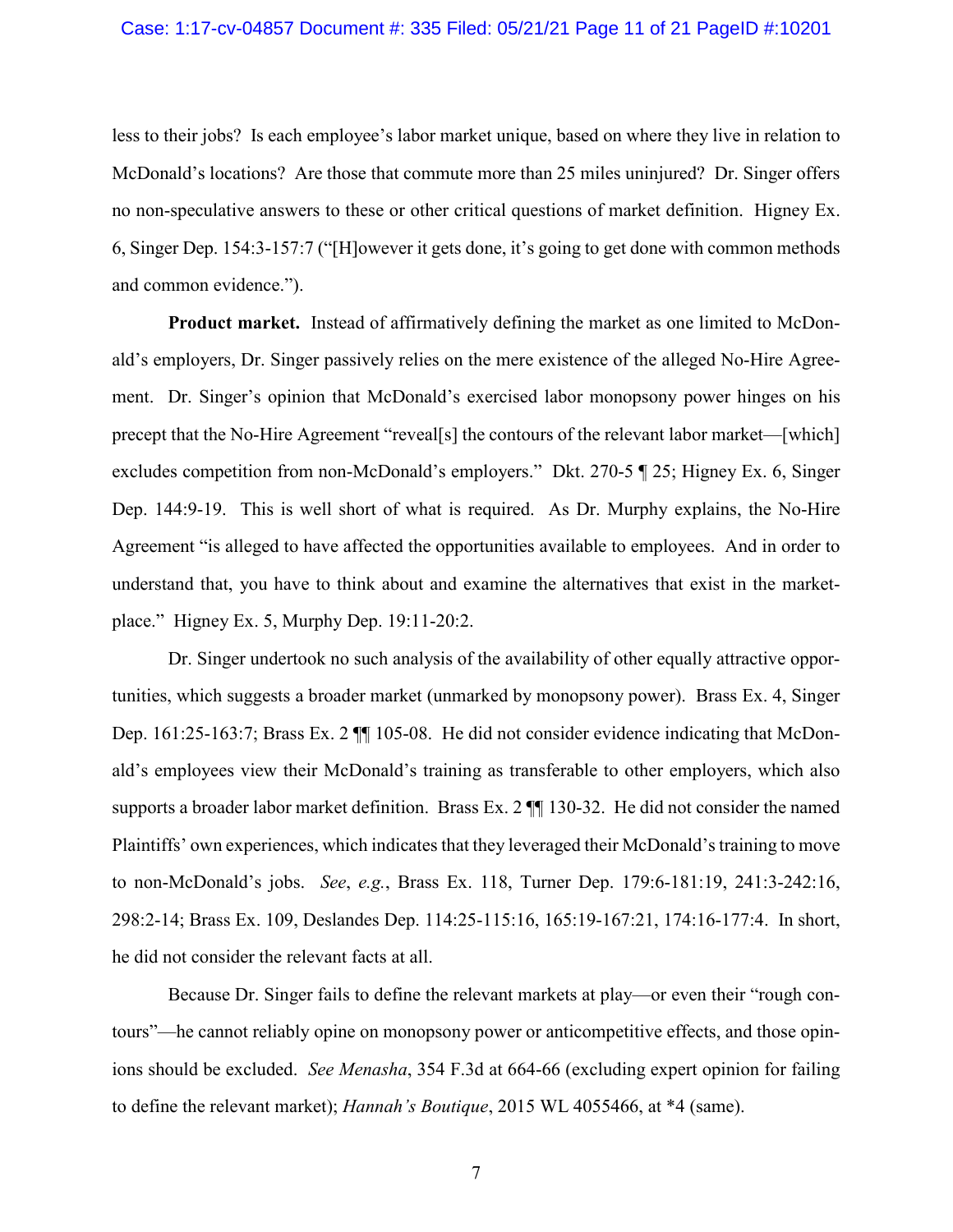#### **3. Dr. Singer's Regressions' "Local" Controls Do Not Solve the Problem**

Plaintiffs argue in the alternative that Dr. Singer's models adequately controlled for local market conditions and therefore there was no need to define markets, because "McDonald's wage data could be analyzed in a single *model* covering the United States." Opp. 7 (emphasis in original). But the fact that Dr. Singer's regressions incorporated some "local" control variables does not relieve him of the obligation to determine whether the alleged *impact* of the No-Hire Agreement accrued in local labor markets.

As an initial matter, the "local" controls used by Dr. Singer are not actually tied to local labor markets, much less the 25-mile radius he proposes *post hoc*. For example, most of the "local" controls Dr. Singer used—unemployment rates, per-capita income, and other QSR wages—are measured at the *county* level, when no one, including Dr. Singer, uses a county-based market definition. Simply applying his approach to Ms. Turner underscores this problem: her "local labor market" would cross state lines, encompassing both Ohio and Kentucky in the greater Cincinnati area, but Dr. Singer did not account for that possibility at all. Brass Ex. 118, Turner Dep. 9:14- 10:6, 203:5-13. And his model severely misspecifies some of these variables—e.g., using the wrong minimum wage for over *25%* of his observations. Brass Ex. 2, Fig. E-11. More fundamentally, this is yet another example of Dr. Singer assuming what he should be testing. The fact that Dr. Singer's data, when averaged together and put into a regression along with control variables, show "impact" on average, *nationwide*, does not answer the question of whether there was impact in properly defined *local* labor markets. Dr. Murphy evaluated the question of whether a "single model" using all available McOpCo and Paychex data in the United States "proves" there was no need to define local labor markets by looking at that model's results on a state-by-state basis. Brass Ex. 2 ¶¶ 185-88, Figs. 20-24D. He found that not only did the estimated impact differ across geographies, but there were some states with no estimated "impact" at all. *Id*. ¶ 188. This cannot be reconciled with Plaintiffs' claim that a local labor market analysis is unnecessary.

## **B. Dr. Singer's Regressions Are Unreliable**

Dr. Singer's regressions also fail to reliably measure the impact of the alleged No-Hire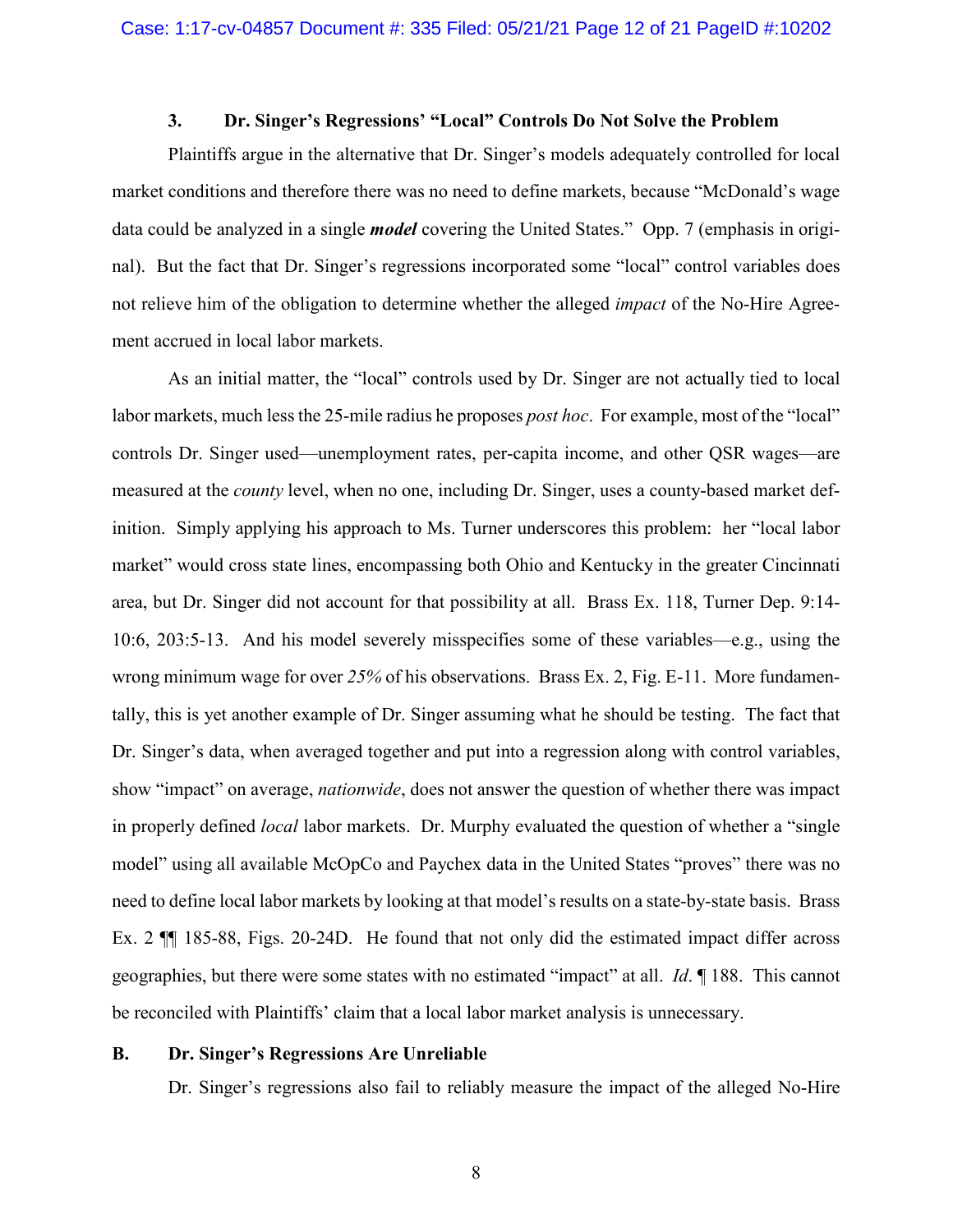Agreement on a classwide basis, providing an alternative basis to exclude his opinions.

#### **1. Plaintiffs Do Not Refute That Dr. Singer's Data Are Unrepresentative**

Plaintiffs do not and cannot dispute that Dr. Singer failed to use geographically representative data in his primary regressions. The Supreme Court's standard for the use of representative evidence—which Plaintiffs ignore—is whether "each class member could have relied on [it] ... to establish liability if he or she had brought an individual action." *Tyson*, 577 U.S. at 442, 455. Dr. Singer's sample does not meet this standard.

Out of the millions of putative class members who worked at over 12,000 franchisee restaurants operating in all 50 states, Dr. Singer's calculation of "wage suppression" rests on Paychex data from only franchisee employees working at no more than franchisees in states.<sup>2</sup> Brass Ex. 2 Figs. E-8, E-9, E-10. The data are skewed heavily towards certain states. For example, over of the franchisee observations that Dr. Singer uses to calculate his "wage suppression" figure come from New Hampshire. Brass Ex. 2 Fig. E-8. Plaintiffs do not claim that the labor markets in New Hampshire are representative of those in Florida. Dr. Singer conducted no test to assess the representativeness of this data either. Brass Ex. 2 ¶¶ 171-72; *see also* Higney Ex. 5, Murphy Dep. 150:15-151:5 (describing the tests Dr. Singer could have done). And, as Dr. Murphy explained, "[w]e know from [Dr. Singer's] data that the effects and what happened in the labor market differs by location." Brass Ex. 2 ¶¶ 171-72, Higney Ex. 5, Murphy Dep. 151:8-152:3. It is therefore *undisputed* that an employee working at a franchisee store in Florida like Ms. Deslandes could not rely on Dr. Singer's sample as required by *Tyson*. 577 U.S. at 455; *see also Spokeo, Inc. v. Robbins*, 136 S. Ct. 1540, 1549, n.6 (2016). The same is true for franchisee class members in the other states in which Dr. Singer lacks any useable data.

Plaintiffs cannot cure this failure by twisting Defendants' argument into one about sample size or data quality. *See* Opp. 8-9. While the (small) size of Dr. Singer's franchisee sample from

 $\overline{a}$ 

<sup>&</sup>lt;sup>2</sup> This includes only those states for which there is a more than de minimis amount  $(>100)$  of observations. An observation is defined a single pay period for a single employee.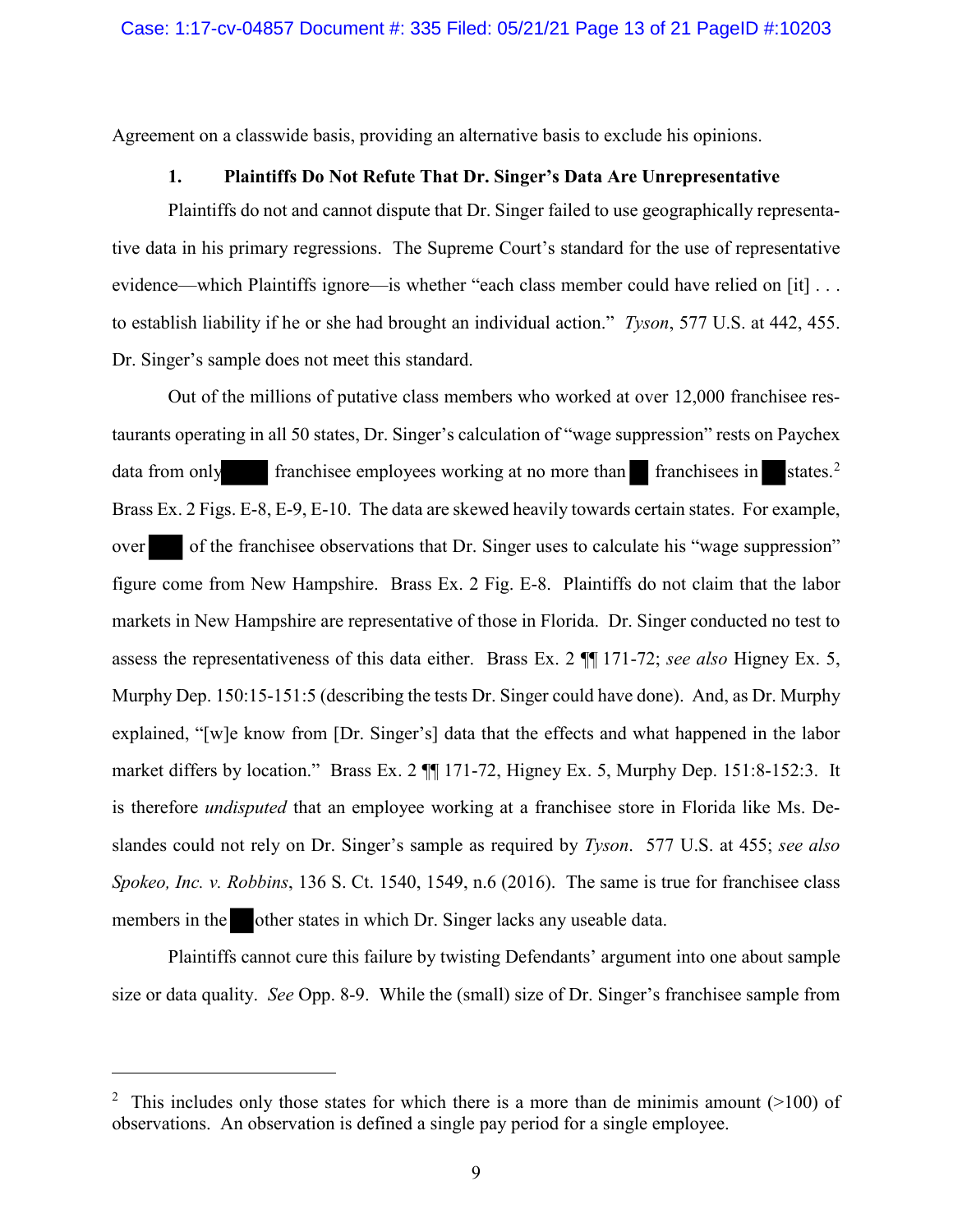Paychex bears on the sample's representativeness, Defendants do not seek to exclude the regression based on sample size alone. Dkt. 301-1 ("Mot.") at 10 n.6. It is the lack of geographic representativeness in a case alleging impact in indisputably local labor markets that renders his analysis unreliable. Similarly, this critique stems not from the quality of the Paychex data; the issue is one of scope. 3 Plaintiffs try to remedy the issue by pointing to Dr. Singer's *other* analyses. But Dr. Singer opined that "the best available estimates of impact to Class Members" derive from his Paychex-based regression, and these are the data he used to measure impact. Dkt. 270-5  $\sqrt{ }$  57. The fact that the Profit & Loss data Dr. Singer analyzed "included every McDonald's store in the United States" is irrelevant and misleading. Opp. 9. Data in a *separate regression* cannot cure his failure to use representative data in his Paychex-based regression. Dkt. 270-5 ¶ 44 (admitting other payroll data not "suitable"). Moreover, neither the P&L data nor any of the other non-Paychex data that Dr. Singer uses contain the type of individual, payroll-level information necessary to reliably assess common impact. Brass Ex. 2 ¶¶ 199-208. The representativeness of this other data is, therefore, beside the point.

Accordingly, Dr. Singer's opinions regarding "generalized" wage suppression and common impact, all of which are based on his primary "wage suppression" regression model, should be excluded because the model lacks representative data. *See Tyson*, 577 U.S. at 455; *Bowman for J.B. v. Int'l Bus. Machines Corp.*, 2013 WL 12290828 \*8-9 (S.D. Ind. Aug. 16, 2013) (excluding expert who used unrepresentative data, "ignor [ing] the actual make-up of the purported class").

## **2. Dr. Singer's Use of Averages Masks Uninjured Class Members**

Plaintiffs' suggestion that Dr. Singer's regression "shows classwide impact with individual predictions," Opp. 10, is misleading, if not outright false. His model applies *a single* "average" (aka "generalized") wage suppression figure to calculate impact for *all* franchisee class members, and does the same for McOpCo class members. As Dr. Murphy explains, "he assumes that all McOpCo and franchisee employees are affected by the *average* wage suppression (6.7 percent for

 $\overline{a}$ 

<sup>&</sup>lt;sup>3</sup> It is not Dr. Murphy's role to identify alternative sources of pay data. Opp. 9. It was Plaintiffs' burden to obtain sufficient data to support their expert's opinion; they did not do so.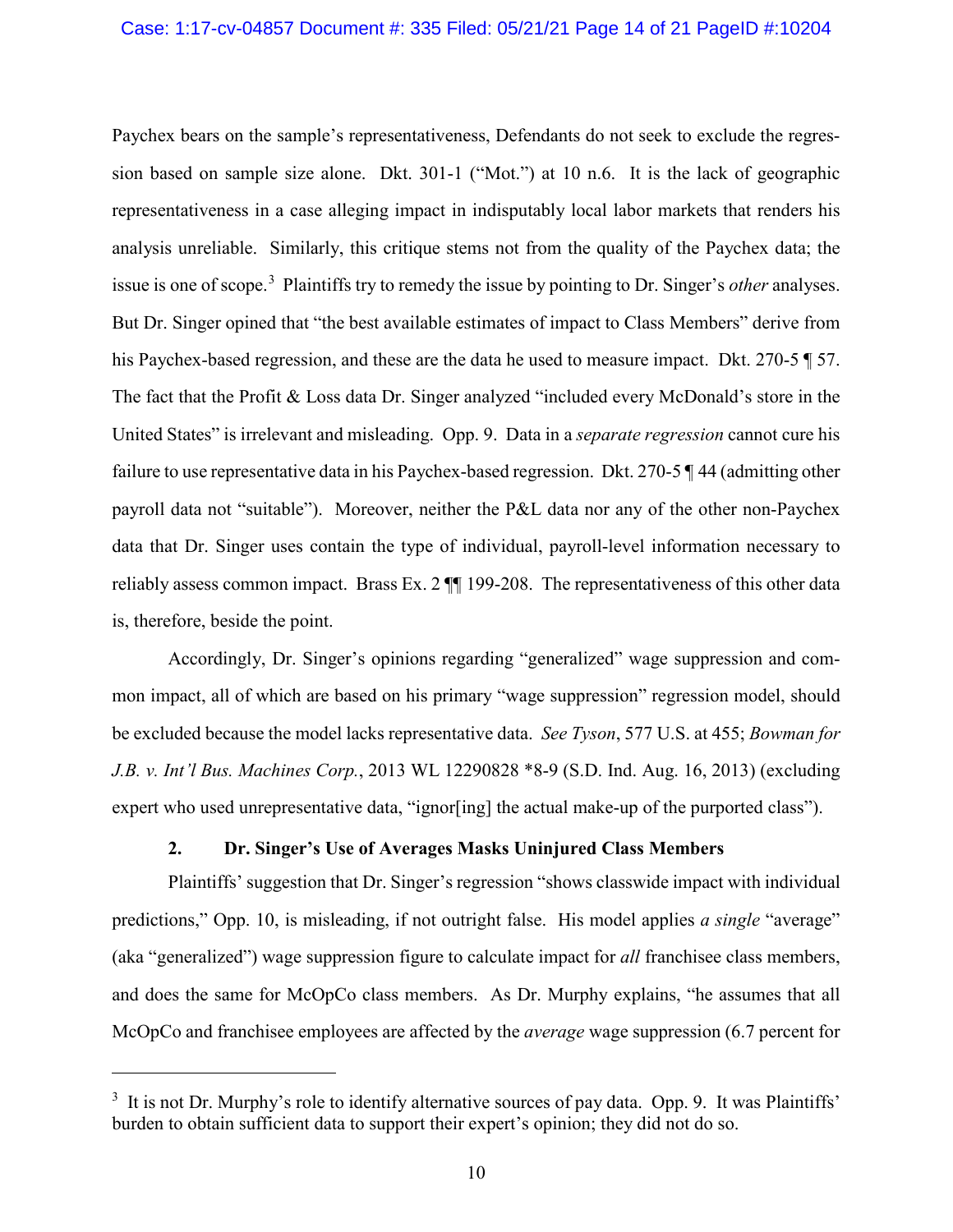#### Case: 1:17-cv-04857 Document #: 335 Filed: 05/21/21 Page 15 of 21 PageID #:10205

all franchisee employees (both managers and crew) or 3.5 percent for all McOpCo employees (both manager and crew))," using that to calculate "individual" impact. Brass Ex.  $2 \sqrt{\frac{226}{}}$ . Other courts exclude this exact type of averaging because it masks "substantial variation across individual cases." *Reed v. Advocate Health Care*, 268 F.R.D 573, 591, 594 (N.D. Ill. 2009).<sup>4</sup>

Plaintiffs defend Dr. Singer's approach by arguing it was used in other cases, but those cases involved far different labor markets. The markets for McDonald's employees are exponentially more varied and geographically diverse than highly specialized markets for high-tech employees (as in *In re High-Tech Employee Antitrust Litig.*, 985 F. Supp. 2d 1167 (N.D. Cal. 2013)) or doctors and nurses (as in *Seaman v. Duke Univ.*, 2018 WL 671239 (M.D.N.C. Feb. 1, 2018)).

Moreover, Plaintiffs do not dispute that the "de-averaged" regression reveals substantial swaths of putative class members—such as those McOpCo employees in Florida—that suffered *no* impact. The method by which Dr. Murphy "de-averages" the regressions is the same as that applied by Dr. Singer in unpooling his regressions for different types of employees. Dkt. 270-5 ¶ 59, 71-73, Tables 4, 6. Plaintiffs argue that Dr. Murphy's de-averaging of Dr. Singer's regression is inconsistent with the alleged "single, nationwide conspiracy," Opp. 2, 11, but having admitted that there is no single nationwide labor market, that answer underscores the disconnect between Dr. Singer's model and the claims here. Plaintiffs' protestations regarding a Florida-only market are similarly misplaced, as Ms. Deslandes alleges an alternative Florida-only class. Dkt. 32 ¶ 118.

### **3. Plaintiffs Cannot Wave Away Dr. Singer's False Positives**

 $\overline{a}$ 

Plaintiffs do not and cannot dispute that false positives indict the reliability of a statistical model. *See In re Rail Freight Fuel Surcharge Antitrust Litig*., 725 F.3d 244, 254-55 (D.C. Cir. 2013); *Olean*, 993 F.3d at 792-94. A false positive is a finding of impact where there logically could be none. Fed. Judicial Center, *Reference Manual on Scientific Evidence* 300-301 (3d ed. 2011). Dr. Singer's model finds impact on employees who had recently been hired, and employees

<sup>4</sup> Plaintiffs attempt to distinguish *Reed* insofar as the model there left up to "half the causes of the differences in real-world wages unexplained," (i.e., had a low "R-squared" statistic) but Dr. Singer's model's purportedly "high" R-squared is a manufactured one, much of it is attributable to his double-counting of observations. Brass Ex. 2 ¶¶ 177-78.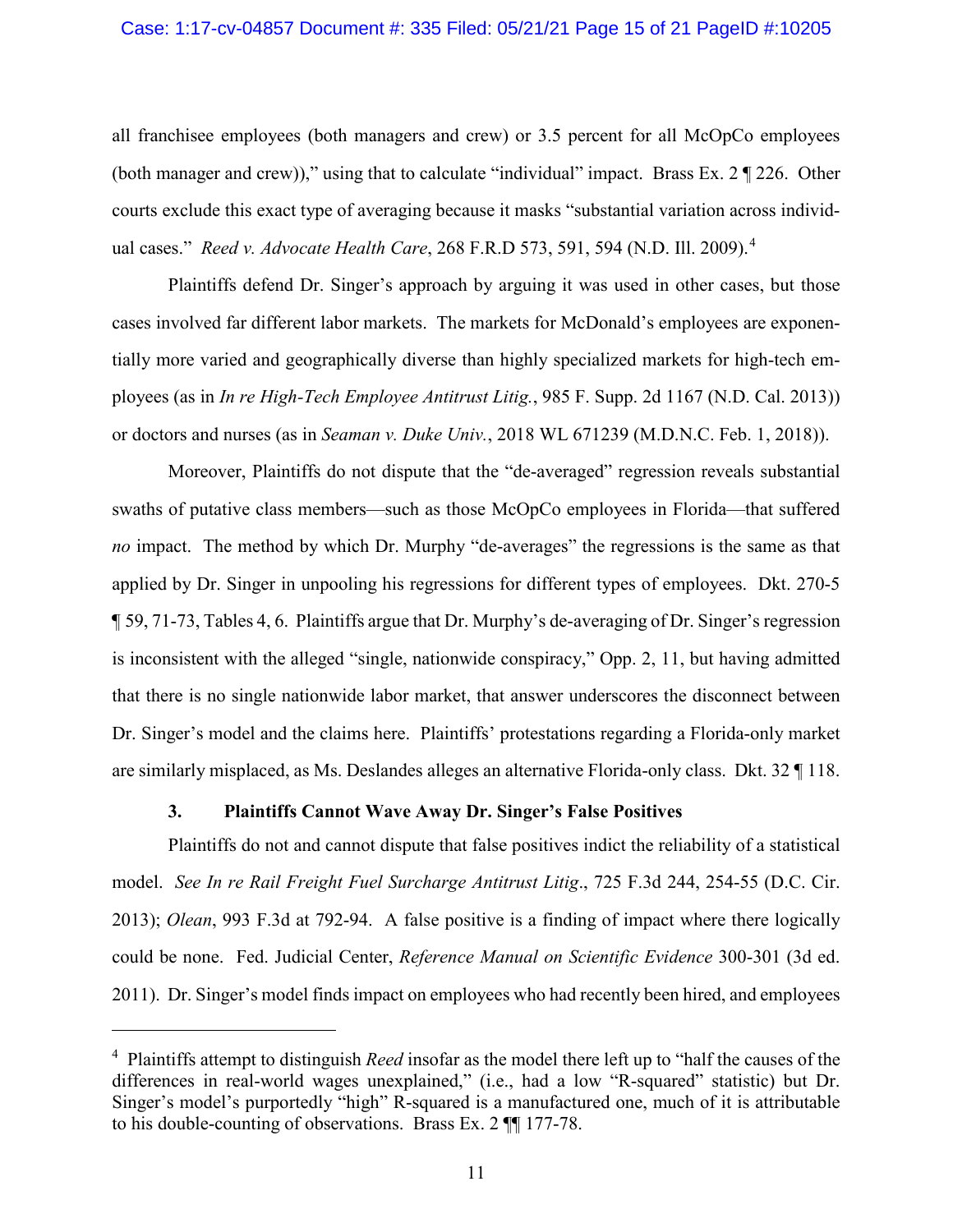hired after March 2017—an impossibility. Brass Ex. 2  $\P$  162, 227.

Plaintiffs' and Dr. Singer's argument that the No-Hire Agreement suppressed wages for entry-level employees, Opp. 11, is nonsensical. They admit McDonald's stores competed against other quick service restaurants, retail, and other major local employers for such employees. Dkt. 330-2 ¶ 124. And the evidence shows that in many markets, McDonald's stores paid wages above other QSRs. *See*, *e.g.*, Brass Ex. 123, Vidler Decl. ¶¶ 16-17; Higney Ex. 4, Lopez Dep. 158:14- 159:10; *see also* Dkt. 299 at Section II.B. Still, Plaintiffs claim that McDonald's would have paid *even more* to entry-level workers absent the alleged No-Hire Agreement. But they offer no explanation for why that would happen in a competitive marketplace for entry-level workers.

Plaintiffs defend Dr. Singer's finding that employees hired after March 2017 suffered harm because "there is no evidence that McDonald's informed restaurant employees of a policy change at that time." Opp. 12. As Defendants explained, this assertion contradicts reality, including the named Plaintiffs' *own* testimony and other evidence that the policy change was public knowledge. Dkt. 299 at 5, 28. Moreover, 20% of employees for whom Dr. Singer finds harm were hired *after*  March 2017—and thus never subject to the alleged Agreement. Brass Ex. 2  $\parallel$  162.

A final check highlights this problem: Dr. Singer's model would find that *85%* of class members incurred "harm" even if the estimated wage suppression was *zero*. Brass Ex. 2 ¶ 224. The model finds injury where none lies, indicting its reliability. *See Rail Freight*, 725 F.3d at 254.

#### **4. Dr. Singer Fails to Account for "Pre-Trends"**

Plaintiffs claim that Defendants must point to an "omitted variable" to "upset the results of Dr. Singer's wage regressions." Opp. 12. But Dr. Murphy explains that what Dr. Singer failed to account for in using his "during and after" regression is "pre-trends." Higney Ex. 5, Murphy Dep. 134:5-135:24. In short, if "wages for [McDonald's] workers were rising before the AOD, [Dr. Singer]'s [regression] is going to attribute some of that to the AOD." *Id.* 136:2-137:2. Dr. Murphy did examine such trends and found clear evidence that McOpCo and franchisee pay rates began increasing in *2014*, well before the end of the alleged conspiracy, and consistent with broader wage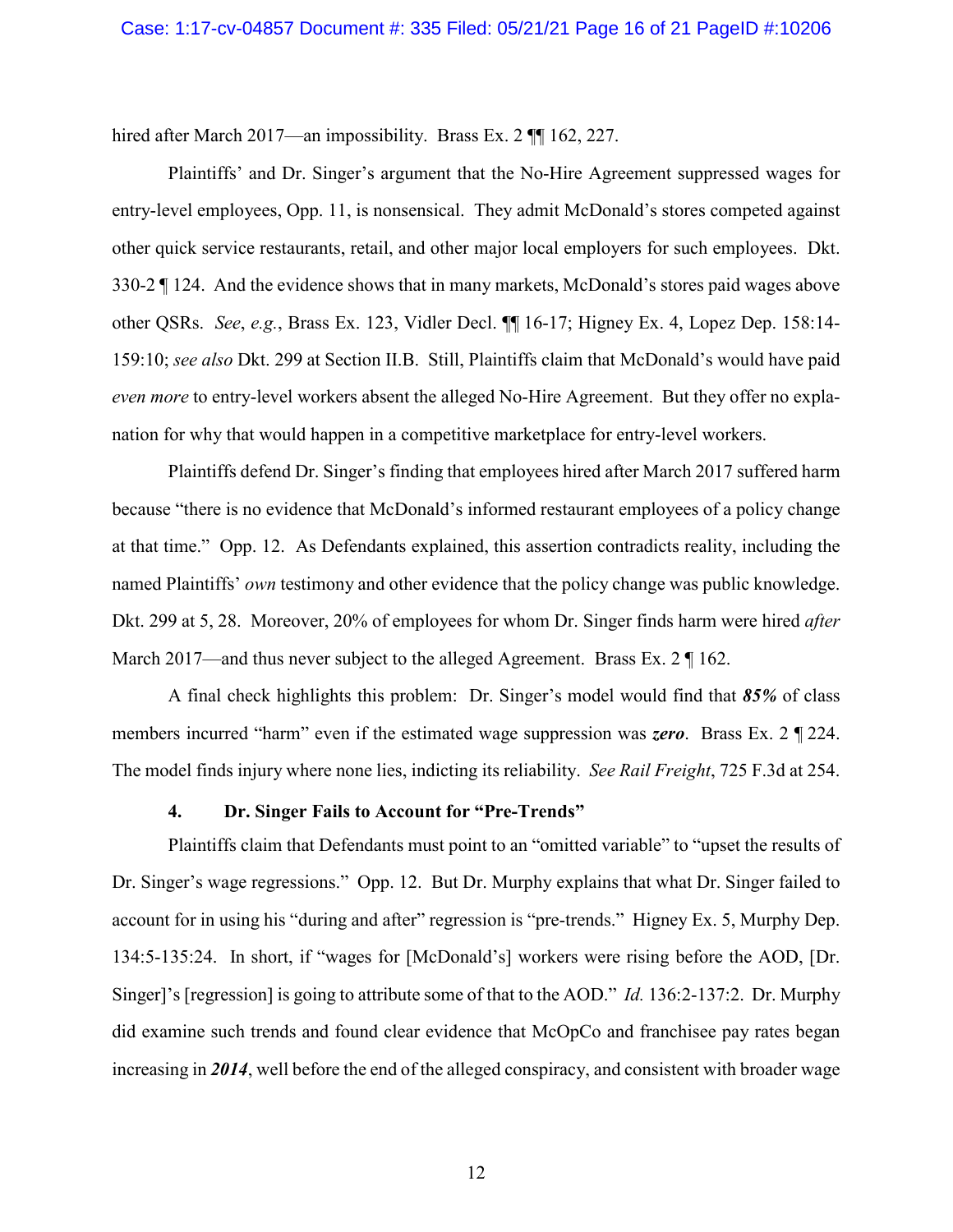trends in the economy.<sup>5</sup> Brass Ex. 2  $\P$  147, Figs. 15A, 15B. Dr. Singer's failure to account for this pre-trend, and his conflation of correlation and causation, are "failure[s] to exercise the degree of care that a statistician would use in his scientific work, outside of the context of litigation," necessitating exclusion. *Sheehan v. Daily Racing Form, Inc.*, 104 F.3d 940, 942 (7th Cir. 1997).

### **C. Dr. Singer's Compensation Structure Opinions Are Indisputably Unreliable**

Plaintiffs cannot dispute that Dr. Singer's wage structure regression suffers from a fundamental statistical fallacy—the "reflection problem." Mot. 14. Plaintiffs instead argue it was used only to "test the implications of the qualitative evidence of wage structure." Opp. 13.<sup>6</sup> But the qualitative evidence fares no better. Rather, substantial qualitative evidence—confirmed by recent franchisee testimony—shows there was *no* common McOpCo framework adopted uniformly by franchisees. Dkt. 299 at Section II.B.2; Higney Ex. 1, Groen Dep. 71:7-22; Higney Ex. 4, Lopez Dep. 146:23-149:24. Dr. Murphy demonstrated that even Dr. Singer's model shows no evidence of a wage structure when McOpCo and franchisee manager pay is separated. Brass Ex. 2 ¶ 239, Fig. 28. And Dr. Singer's data illustrate that wages vary greatly between McOpCo and franchisee restaurants. *Id.* ¶¶ 257-63, Fig. 33C. This is inconsistent with a wage structure.

Because his statistical model suffers from a fundamental statistical fallacy, and because his interpretation of the "qualitative" evidence is directly contradicted by the record, Dr. Singer has no reliable basis to opine that a common compensation structure would have spread alleged wage suppression throughout the class. *Clark v. Takata Corp.*, 192 F.3d 750, 757, 759 (7th Cir. 1999) (affirming exclusion of expert's "unsupported speculation"). These opinions should be excluded.

#### **D. Dr. Singer's Damages Model Does Not Fit This Case**

 $\overline{a}$ 

Dr. Singer's impact and damages models pivot around a July 2018 conspiracy end date

<sup>&</sup>lt;sup>5</sup> Plaintiffs also point to Dr. Singer's new analyses, which purport to control for QSR wages. Opp. 12. But this "fix" is infected by a more serious error—the introduction of endogeneity bias because wages at McDonald's stores and other QSR locations are similarly affected by the controls included in his regression, such as the minimum wage. Brass Ex. 2 ¶¶ 139, 196.

<sup>&</sup>lt;sup>6</sup> Plaintiffs attempt to shoo away "causality" as unimportant. Opp. 13. But without causality, all Dr. Singer's regressions show is that McDonald's workers' wages are influenced by common factors—an unsurprising finding. *See* Mot. 14; Brass Ex. 2 ¶¶ 236-37.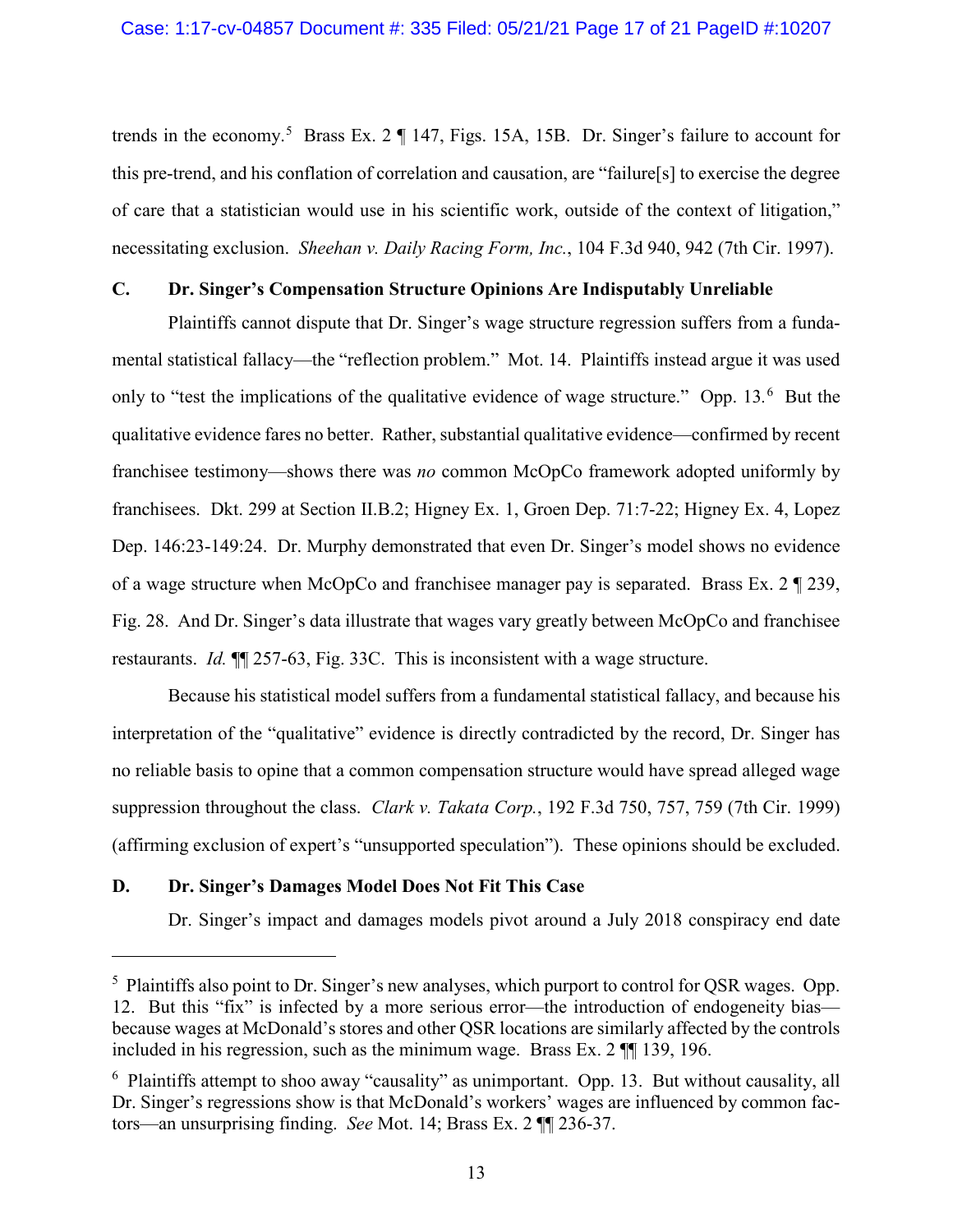despite undisputed evidence that McDonald's confirmed it would not enforce Paragraph 14 fifteen months earlier, in March 2017. *See* Mot. 15. Plaintiffs now argue that in order for class members to be aware of McDonald's approach, McDonald's had to announce it to them directly. Opp. 13- 14. But McDonald's did not announce anything directly to class members in July 2018, either. Dr. Singer's reasoning that class members would be more aware of McDonald's non-enforcement of Paragraph 14 in July 2018 than March 2017 relies on a Washington Attorney General Press Release and an article published in the *New York Business Journal*. Dkt. 270-5 ¶ 3 n.13. He offers no explanation of why an economist would deem a *New York Times* article published in 2017 (and republished in other outlets around the country) insufficient, while a press release published on a state government website and a *New York Business Journal* article from 2018 would be sufficient.

Nor can Plaintiffs dispute evidence that the removal of Paragraph 14 *was* in fact communicated to employees before July 2018. The sole email from a single franchisee to which Plaintiffs point does not prove otherwise. *See* Opp. 14 (citing Dkt. 330-1 ¶ 2 n.6). McDonald's HRC call logs similarly show that McDonald's directly told putative class members that Paragraph 14 was not being enforced, Brass Ex. 2 ¶ 162, consistent with the named Plaintiffs' experiences. Dkt. 32 ¶ 1; Turner Compl. ¶ 92. Defendants need not prove that "*all* understood that Paragraph 14 was no longer being enforced," Opp. 14; rather Plaintiffs must prove sufficient mobility was restricted post-March 2017, resulting in wage suppression. They have not met this burden.

## **E. Dr. Singer's Procompetitive Effects Opinions Are Unreliable**

 $\overline{a}$ 

Plaintiffs' argument that any dispute over procompetitive justifications for the alleged No-Hire Agreement must wait until the merits stage cannot be reconciled with the fact that *Dr. Singer* offered an opinion on them in his initial report.<sup>7</sup> That Plaintiffs apparently regret that he did so

<sup>7</sup> In *Gen. Leaseways, Inc. v. Nat'l Truck Leasing Ass'n*, 744 F.2d 588, 595 (7th Cir. 1984), the Court found that the alleged restraint was "a horizontal market division that does not appear to be ancillary to the reciprocal provision of service or any other lawful activity," and therefore *per se* unlawful. Plaintiffs torture this holding into requiring that in order to invoke ancillarity, McDonald's must demonstrate "a plausible connection between the [No-Hire Agreement] and the essential character of the [main transaction]." Opp. 15. This Court has already noted that the No-Hire Agreement was "ancillary to franchise agreements for McDonald's restaurants." Dkt. 53 at 13.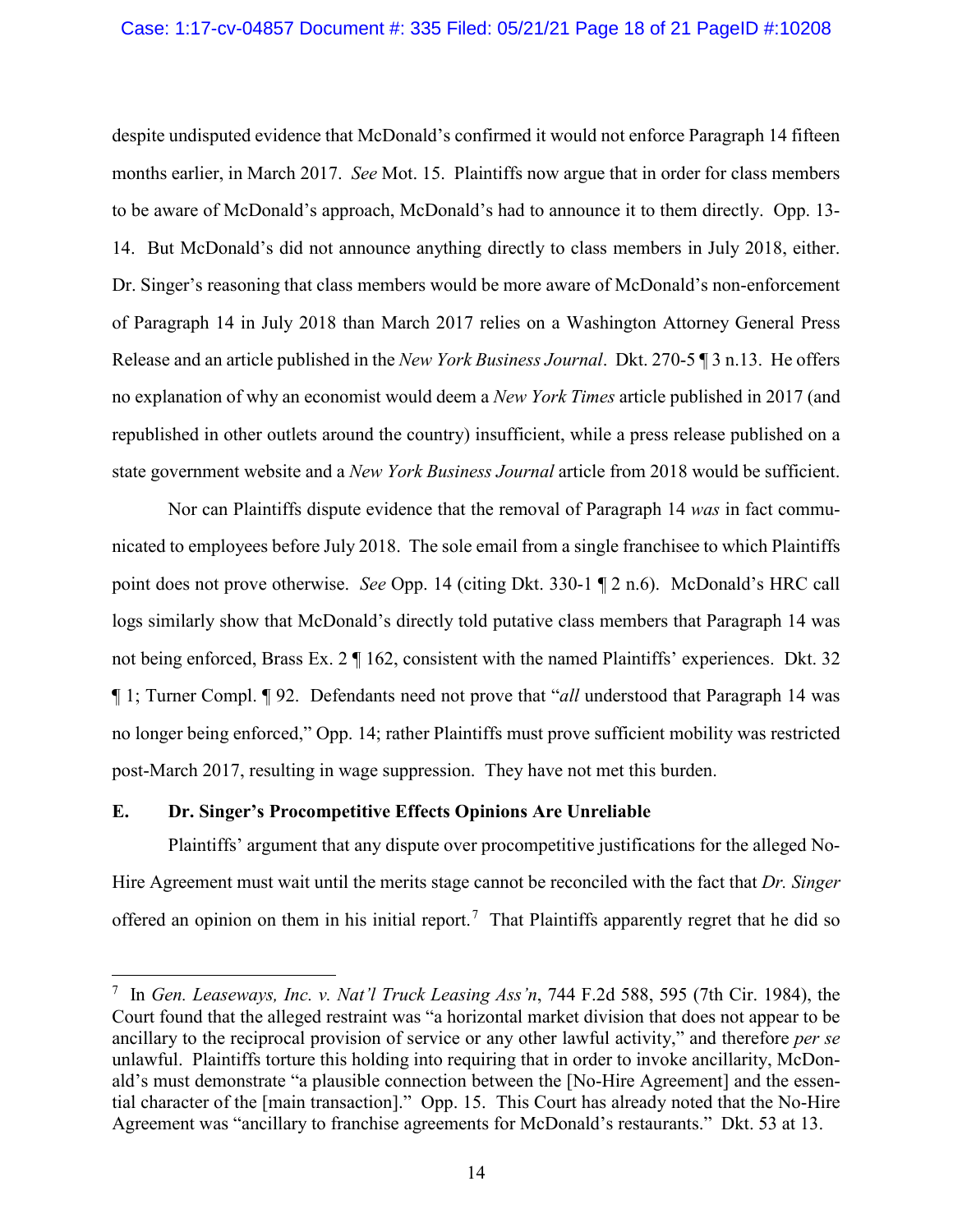does not immunize the offered opinions from the *Daubert* standards. Rather, those opinions should be excluded if they fall short of establishing "whether an agreement promoted enterprise and productivity *at the time it was adopted*." *Polk Bros.*, 776 F.2d at 189 (emphasis added). They do.

Plaintiffs try to turn the tables by suggesting that Defendants have not offered "credible" evidence of procompetitive justifications, attacking the deposition testimony of longtime franchising executive James Kramer. Opp. 15. To be clear, Mr. Kramer was not offered as a Rule 30(b)(6) corporate witness on the topic, as Plaintiffs suggest, *id.*, but as one of the last-living senior executives in McDonald's Franchising Department, he did "learn why [former Paragraph 14] was in" the franchise agreement based on discussions with his colleagues about it. Higney Ex. 3, Kramer Dep. 58:14-24; *see also id.* 186:13-187:5 (describing his experiences working for McDonald's for 39 years), 259:10-261:12 (explaining his understanding of Paragraph 14 based "on the years that [he] worked within the franchising department and discussing relationships with our owner-operators"). Defendants also offer substantial other evidence of potential procompetitive justifications for Paragraph 14. *See* Brass Ex. 1 ¶¶ 57-75. And Plaintiffs' attempt to twist Dr. Murphy's testimony by subbing in "[the procompetitive benefits]" and "[the No-Hire Agreement]" where Dr. Murphy was talking about neither, Opp. 15, does them no credit. An unaltered review of that testimony makes clear Dr. Murphy was discussing firms, and whether McDonald's could exist without Paragraph 14, which he agreed it could. Higney Ex. 5, Murphy Dep. 185:9-186:6. That is of no moment, as procompetitive justifications need not be the *sine qua non* of a firm's existence. *Deppe v. Nat'l Collegiate Athletic Ass'n*, 893 F.3d 498, 503 (7th Cir. 2018) ("[T]he test under *Agnew* is not whether college athletics could *survive* without this bylaw, but rather whether the rule is clearly meant to help preserve the amateurism of college sports.").

#### **III. Conclusion**

For the foregoing reasons, Dr. Singer's opinions should be excluded in their entirety.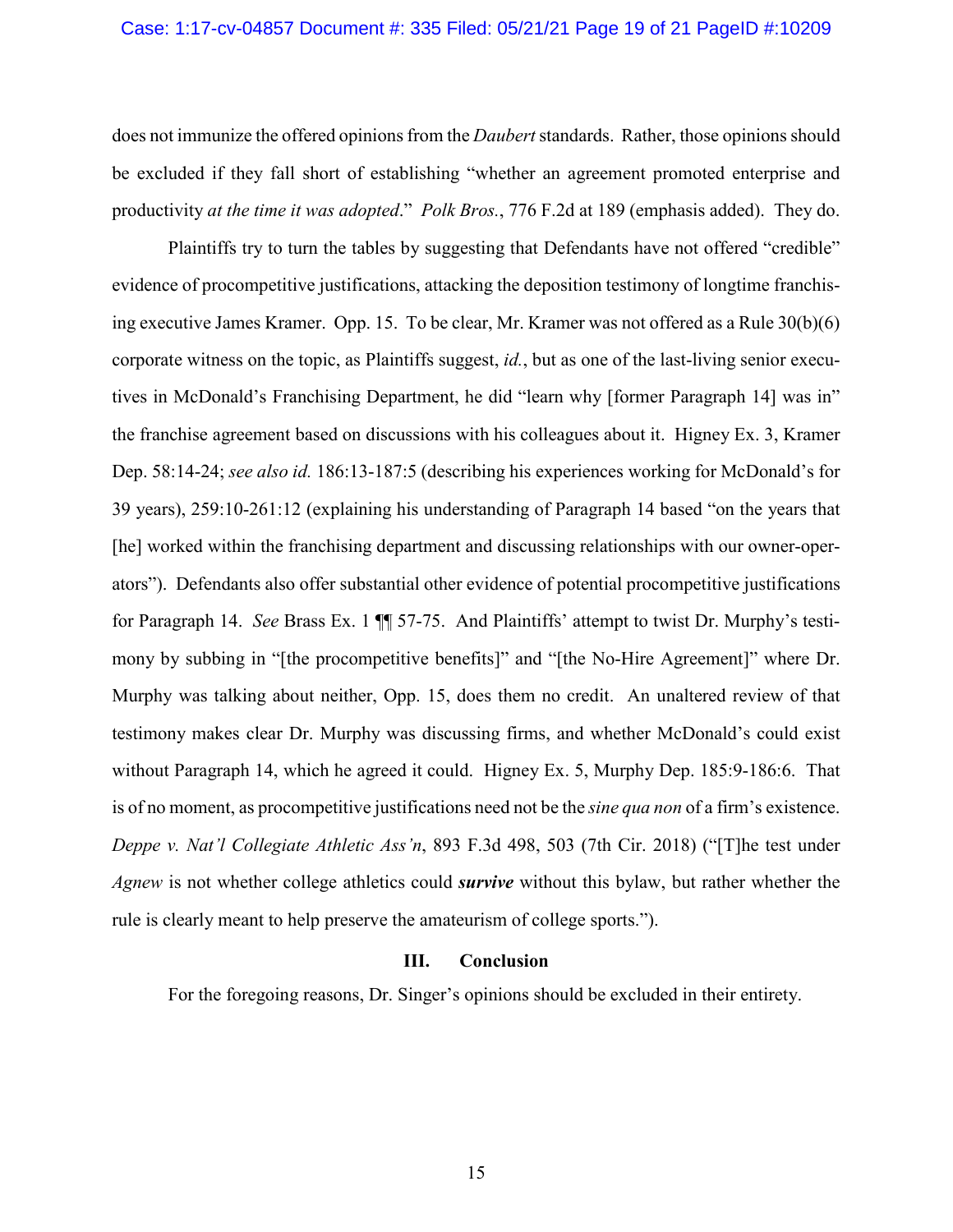## Dated: May 21, 2021 **McDONALD'S USA, LLC and McDONALD'S CORPORATION**

By: */s/ Rachel S. Brass* Rachel S. Brass

## GIBSON DUNN & CRUTCHER LLP

Rachel S. Brass (admitted pro hac vice) Caeli A. Higney (admitted pro hac vice) Julian W. Kleinbrodt (admitted pro hac vice) 555 Mission St., Suite 3000 San Francisco, California 94105 Telephone: (415) 393-8200 Facsimile: (415) 374-8458 Email: RBrass@gibsondunn.com CHigney@gibsondunn.com JKleinbrodt@gibsondunn.com

Matthew C. Parrott (admitted pro hac vice) 3161 Michelson Dr. Irvine, CA 92612 Telephone: (949) 451-3800 Facsimile: (949) 451-4220 Email: MParrott@gibsondunn.com

A&G LAW LLC

Robert M. Andalman (Atty. No. 6209454) Rachael Blackburn (Atty. No. 6277142) 542 S. Dearborn St.; 10th Floor Chicago, IL 60605 Tel.: (312) 341-3900 Fax: (312) 341-0700